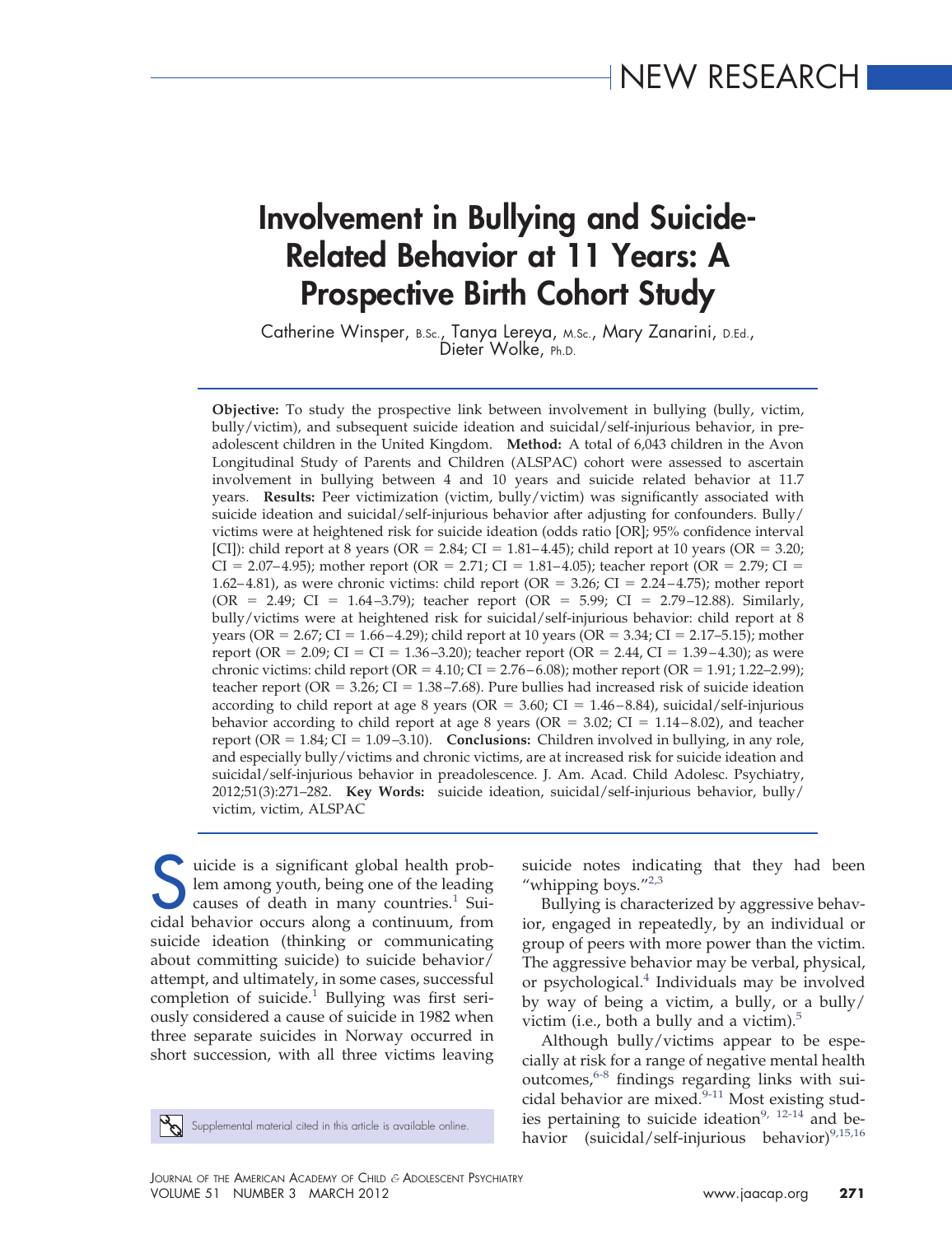focused on adolescent populations (aged 13-18 years), and were cross-sectional, precluding causal interpretation.

Population-based, prospective studies are infrequent, with few pertaining to suicide ideation from early to late adolescence<sup>17-19</sup> and suicide behavior from early adolescence to early adulthood[.17,19,20](#page-10-6) Furthermore, these studies tend not to control for all suicide related risk factors simultaneously, including exposure to family conflict, harsh parenting, abuse, $21$  and concomitant mental health problems such as depres-sion,<sup>[22](#page-10-8)</sup> thus potentially confounding observed associations.<sup>2</sup>

The link between bullying and suicide ideation or behavior in preadolescent children has received even less research attention, $11$  because of the lower prevalence of suicidal behavior in this age group<sup> $\pm$ </sup> and ethical concerns pertaining to asking younger individuals about these experiences.<sup>24</sup> The one prospective preadolescent study published reported a complex association between being victimized and suicide ideation, which was moderated by parental internalizing disorders and feelings of rejection at home. This study<sup>[11](#page-10-10)</sup> did not include pure bullies, and those defined as bully/victims were not found to be at increased risk for suicide ideation. $11$ 

Suicide ideation has been repeatedly observed in child populations,  $11,25,26$  and crucially, there is consistent evidence linking preadolescent suicidal ideation with later suicide attempts in adolescence[.27,28](#page-10-12) With adolescence comes an increased risk of psychopathology, in addition to more freedom and cognitive resources, $<sup>1</sup>$  $<sup>1</sup>$  $<sup>1</sup>$  all of</sup> which may heighten the risk of acting upon suicide ideation. Therefore, clarifying the extent of suicide ideation and behaviors within child populations, as well as the strength of associations with peer victimization, is important to assess the optimal period for prevention and intervention strategies.

The aim of this study was to investigate the prospective relationship between involvement in bullying (bully, victim, and bully/victim status) and suicide behaviors/ideations in a preadolescent population. Further, the extent to which these associations were independent of other risk factors for suicide was tested. Both psychopathological (internalizing and externalizing prob $lems^{17,26}$ ) and psychosocial (abuse, domestic violence, $25$  and harsh parenting $29$ ) risk factors were incorporated into the analyses.

# METHOD

## Sample

The Avon Longitudinal Study of Parents and Children (ALSPAC) is a birth cohort study, set in the United Kingdom, examining the determinants of development, health, and disease during childhood and beyond. The study has been described in detail elsewhere.<sup>30</sup> In summary, 14,541 women were enrolled, provided that they were resident in Avon while pregnant and had an expected delivery date between April 1, 1991 and December 31, 1992. As shown in [Figure 1,](#page-2-0) a total of 13,971 children who were alive at 12 months formed the original cohort. From the first trimester of pregnancy parents completed postal questionnaires about themselves and the study child's health and development. Children were invited to attend annual assessment clinics, including face-to-face interviews and psychological and physical tests from age 7 years onward.

There were 11,510 children who were living in the study area and eligible for invitation to the 11-year annual assessment clinic. Of the children, 6,423 attended and started the interview session, including the suicide-related questions [\(Figure 1\)](#page-2-0). Children were made aware before the suicide interview that if any serious concerns for their own or other people's health emerged, they would be discussed by the research team and possibly with the parents/legal guardian. A total of 380 children did not answer the suicide related questions [\(Figure 1\)](#page-2-0). This study is therefore based on 6,043 preadolescents (age range, 10.4-13.6 years; mean age, 11.7 years) who answered questions about any suicidal thoughts or behaviors that they had experienced in the past 2 years.

To assess whether dropout had been random or selective, those who answered the questions were compared with those lost to follow-up [\(Table 1\)](#page-3-0). The frequencies of socio-demographic, family, and parenting factors, as well as abuse, psychiatric diagnoses, negative emotionality, and peer victimization for participants with and without suicide data are shown in [Table 1.](#page-3-0) Those lost to follow-up were more often boys, had higher internalizing and externalizing scores, were of ethnic minority, had low birth weight, were born to single mothers, had lower educational level, lived in rental properties, and had parents engaged in manual labor jobs. Those exposed to one or more family adversities were less likely to have suicide data, as were those exposed to domestic violence. Those exposed to physical or sexual abuse were more likely to have attended the interview. Generally, participants who dropped out were exposed to more deprivation than the remaining participants.

### **Measures**

Two suicide outcomes were considered.<sup>17,31</sup> Suicide ideation was assessed using the question, "Have you thought about killing yourself?" Suicidal/self-injurious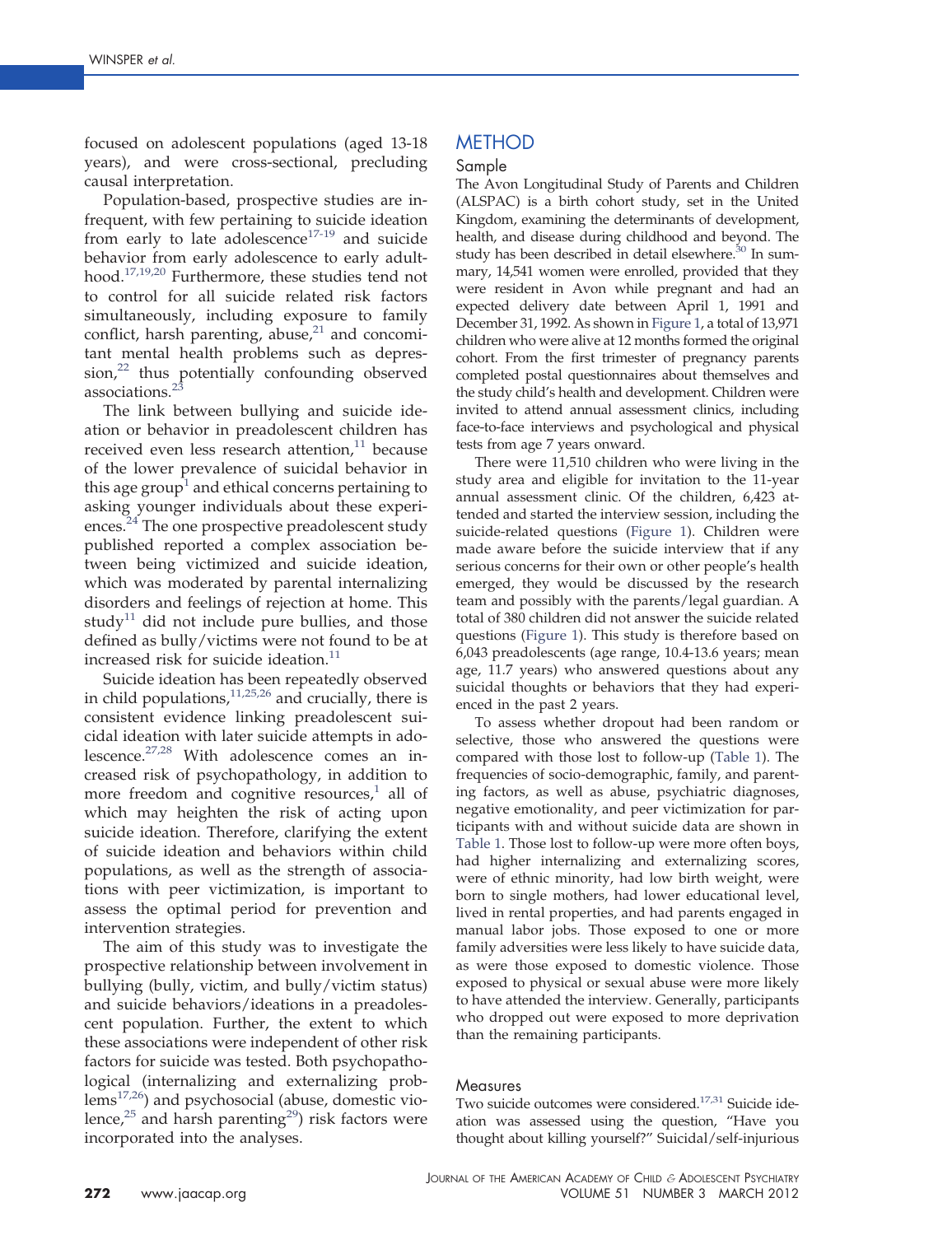<span id="page-2-0"></span>**FIGURE 1** Flow of participants from pregnancy to 11-year assessment in the Avon Longitudinal Study of Parents and Children (ALSPAC) cohort study. Note: (a) Multiple births (195 twins, three triplets, one quadruplet). (b) An additional 359 children were invited who were previously missed pregnancies, born and residing in the Avon area.



behavior was assessed using two questions: "Have you hurt yourself on purpose?" and "Have you actually tried to kill yourself?" Suicidal/self-injurious behavior was considered present if the child responded yes to one or both of the questions.

The interviewer then sensitively explored to clarify that suicide ideation/behavior was not part of a game,

an accident, or experimentation. If present, exact circumstances and frequency in the last 2 years were explored. Furthermore, it was ascertained whether an adult was aware of the suicide-related behavior and whether there was present risk.

Bullying variables were constructed from child, mother, and teacher reports. Child reports were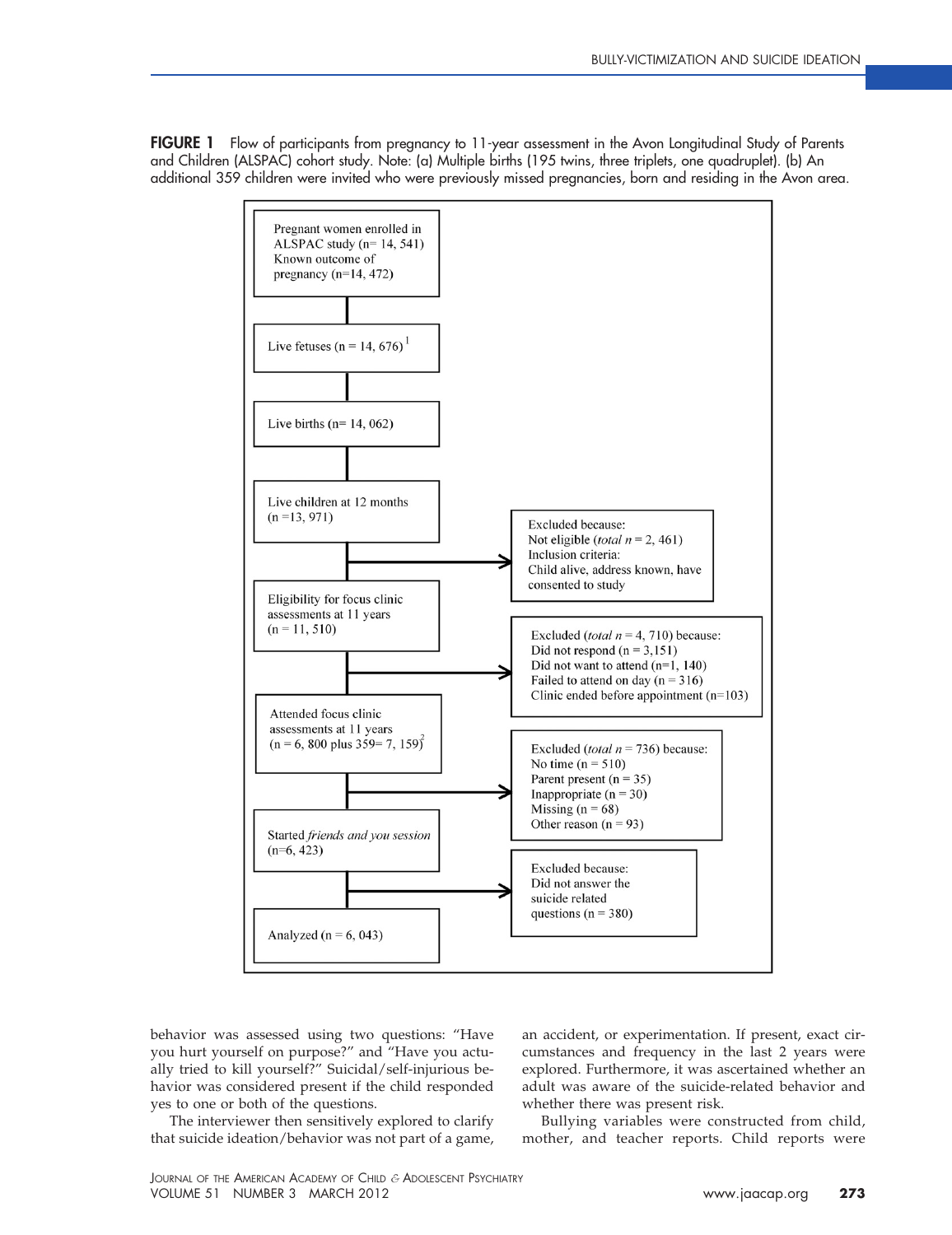|                                                                                                                                                                                                  | <b>Suicide Questions Interview Status</b> | <b>Associations</b> |                                                   |
|--------------------------------------------------------------------------------------------------------------------------------------------------------------------------------------------------|-------------------------------------------|---------------------|---------------------------------------------------|
|                                                                                                                                                                                                  | <b>Interview Not Available</b>            | Interview Available | <b>Available vs. Not Available</b><br>OR (95% CI) |
| Gender                                                                                                                                                                                           |                                           |                     |                                                   |
| Male                                                                                                                                                                                             | 4,332 (59.6)                              | 2,934 (40.4)        | <b>Reference</b>                                  |
| Female                                                                                                                                                                                           | 3,672 (54.2)                              | $3,109$ (45.8)      | $1.25(1.17-1.34)$                                 |
| Ethnicity                                                                                                                                                                                        |                                           |                     |                                                   |
| White                                                                                                                                                                                            | 5,973 (93.8)                              | 5,535 (96.3)        | <b>Reference</b>                                  |
| <b>Black</b>                                                                                                                                                                                     | 397 (6.2)                                 | 214(3.7)            | $0.58(0.49 - 0.69)$                               |
| Birth weight                                                                                                                                                                                     |                                           |                     |                                                   |
| $>2,499$ g                                                                                                                                                                                       | 7,376 (93.4)                              | 5,701 (95.4)        | <b>Reference</b>                                  |
| $<$ 2,500 g                                                                                                                                                                                      | 518 (6.6)                                 | 272 (4.6)           | $0.68(0.58 - 0.79)$                               |
| Marital status                                                                                                                                                                                   |                                           |                     |                                                   |
| Single                                                                                                                                                                                           | 2,206 (30.5)                              | 1,095(18.5)         | <b>Reference</b>                                  |
| Married                                                                                                                                                                                          | 5,037 (69.5)                              | 4,815 (81.5)        | 1.93 (1.77-2.09)                                  |
| Home ownership                                                                                                                                                                                   |                                           |                     |                                                   |
| Mortgaged                                                                                                                                                                                        | 4,704 (65)                                | 4,898 (83.7)        | <b>Reference</b>                                  |
| Rent                                                                                                                                                                                             | 2,535(35)                                 | 955 (16.3)          | $0.36(0.33 - 0.39)$                               |
| Maternal educational level                                                                                                                                                                       |                                           |                     |                                                   |
| Below O level                                                                                                                                                                                    | 2,478 (37.4)                              | 1,260 (21.6)        | <b>Reference</b>                                  |
| O Level or above                                                                                                                                                                                 | 4,148 (62.6)                              | 4,571 (78.4)        | 2.17 (2.00-2.35)                                  |
| Social class                                                                                                                                                                                     |                                           |                     |                                                   |
| Non-manual                                                                                                                                                                                       | 2,733 (46)                                | 3,148(56.5)         | <b>Reference</b>                                  |
| Manual                                                                                                                                                                                           | 3,212(54)                                 | 2,428 (43.5)        | $0.66(0.61 - 0.71)$                               |
| FAI                                                                                                                                                                                              |                                           |                     |                                                   |
| None                                                                                                                                                                                             | 2,572 (35.4)                              | 2,784 (46.8)        | <b>Reference</b>                                  |
| 1 or more adversities                                                                                                                                                                            | 4,702 (64.6)                              | 3,171 (53.2)        | $0.62(0.58 - 0.67)$                               |
| Peer victimization (child report) <sup>a</sup>                                                                                                                                                   |                                           |                     |                                                   |
| <b>No</b>                                                                                                                                                                                        | 1,189 (54.5)                              | 3,114(53.8)         | <b>Reference</b>                                  |
| Yes                                                                                                                                                                                              | 991 (45.5)                                | 2,671 (46.2)        | $1.03$ $(0.93 - 1.14)$                            |
| Abuse (sexual or physical)                                                                                                                                                                       |                                           |                     |                                                   |
| No                                                                                                                                                                                               | 5,441 (88.6)                              | 5,096 (85.9)        | <b>Reference</b>                                  |
| Yes                                                                                                                                                                                              | 697 (11.4)                                | 835 (14.1)          | $1.28(1.15-1.42)$                                 |
| Domestic violence                                                                                                                                                                                |                                           |                     |                                                   |
| <b>No</b>                                                                                                                                                                                        |                                           |                     | <b>Reference</b>                                  |
| Yes                                                                                                                                                                                              | 4,773 (76.1)                              | 4,646 (78.9)        | $0.85(0.78 - 0.93)$                               |
|                                                                                                                                                                                                  | 1,497 (23.9)                              | 1,240(21.1)         |                                                   |
| Maladaptive preschool parenting                                                                                                                                                                  |                                           |                     |                                                   |
| No<br>$\mathbf{1}$                                                                                                                                                                               | 2,609 (52.4)                              | 2,889 (51.5)        | <b>Reference</b>                                  |
|                                                                                                                                                                                                  | 1,950 (39.1)                              | 2,189 (39)          | $1.01$ $(0.94 - 1.10)$                            |
| 2                                                                                                                                                                                                | 424 (8.5)                                 | 528 (9.4)           | 1.13 (0.98-1.29)                                  |
| SDQ Emotionality Mean (SD)                                                                                                                                                                       | 1.55(1.35)                                | 1.50(1.29)          | $0.97$ $(0.94 - 1.01)$                            |
| SDQ Conduct Problems Mean (SD)<br>Note: Boldface type indicates significant associations, i.e., the 95% confidence intervals (CI) do not cross 1. FAI = Family Adversity Index; OR = odds ratio; | 1.50(1.02)                                | 1.40 (0.99)         | $0.91(0.87 - 0.96)$                               |

## <span id="page-3-0"></span>**TABLE 1** Dropout Analyses With Regard to Availability of Suicide Behavior Interview

*Note: Boldface type indicates significant associations, i.e., the 95% confidence intervals (CI) do not cross 1. FAI Family Adversity Index; OR odds ratio; SDQ Strengths and Difficulties Questionnaire.*

*a Overt or relational victimization at 8 or 10 years.*

collected (at 8 and 10 years), using a modified version of the Bullying and Friendship Interview Schedule.<sup>[32](#page-11-2)</sup> They were asked five questions (for giving and receiving) pertaining to experience of overt bullying, specifically, whether they had experienced any of the following: had personal belongings taken; had been threatened or blackmailed; had

been hit or beaten up; had been tricked in a nasty way; had been called bad/nasty names. In addition, they were asked four questions (for giving and receiving) pertaining to relational bullying: exclusion to upset the child; pressure to do things s/he didn't want to do; lies or nasty things said about others; games spoiled. Overt victimization was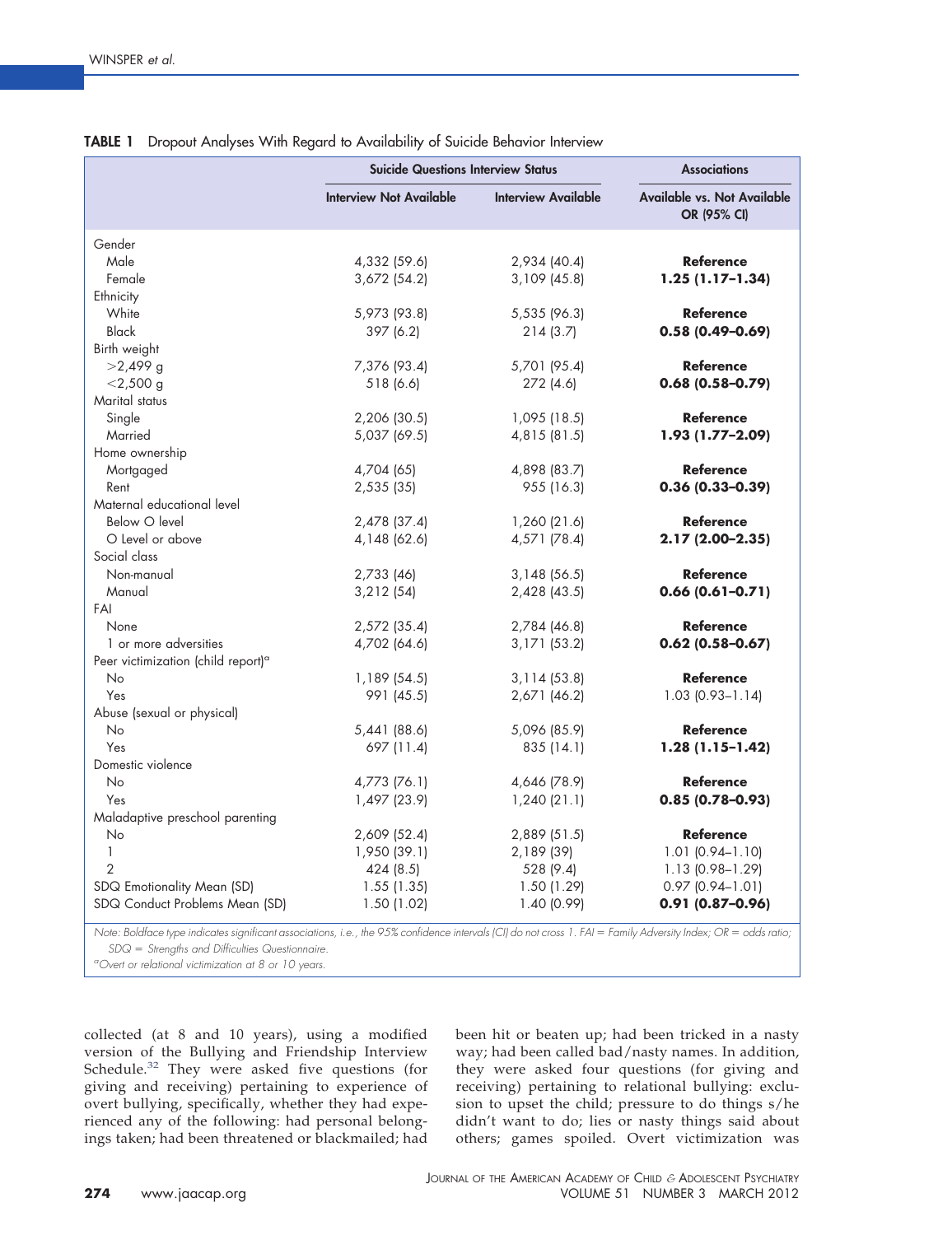coded as present if the child confirmed that at least one of the five behaviors occurred repeatedly (four or more times in the past 6 months) or very frequently (at least once per week in the past 6 months). Similarly relational victimization was coded as present if the child confirmed that at least one of the four behaviors occurred repeatedly or very frequently.

A bullying status variable was constructed by summing any victimization (overt and/or relational) and any bullying (overt and/or relational). The following categories were derived: not involved in bullying; bully/victim (any reported victimization and any reported bullying) status; pure victim (relational and/or overt victimization) status; pure bully (relational and/or overt bullying) status. Finally, a chronic victimization variable was constructed, by considering child reported victimization at 8 and 10 years. The following categories were derived: no victimization; unstable (overt or relational victimization at 8 or 10 years); and stable (overt or relational victimization at both 8 and 10 years).

Mother-reported victim status was constructed from a single question, "child is picked on or bullied by other children," asked repeatedly at 4, 7, and 9 years. Bully status was constructed from the question, "In the past year has the child bullied or threatened someone?" asked at 4, 7, and 9 years. Victim and bully status were coded as present if the mother replied "applies somewhat" or "certainly applies" at any time point. The following mother-reported bullying variable was constructed: not involved in bullying; bully/victim status; pure victim status; or pure bully status. Teachers responded to the same items when the children were 7 and 10 years of age; and the same bullying variable (as described for mother report above) was constructed. In addition, mother (no victimization; unstable = one time point; stable = two or three time points) and teacher (no victimization; unstable  $=$  one time point; stable  $=$  two time points) chronicity variables were constructed.

The overall agreement rates between the different informants were as follows: mothers and teachers 66%  $({\kappa} = 0.17; p < .001)$ ; mothers and children, 59.9% ( ${\kappa} =$ 0.18;  $p < .001$ ); and teachers and children, 57.5% ( $\kappa$  = 0.10;  $p < .001$ ,<sup>33</sup> which are consistent with previously reported data. $^{34}$ 

Sociodemographic and birth variables included the following: birth weight obtained from birth records; ethnic background (ethnic minority versus white), mothers' marital status (married versus single), home ownership (mortgaged versus rented), parental social class (using the 1991 OPCS classification<sup>35</sup> and dichotomized into manual and nonmanual), and maternal education (O level or more versus less than O level, where O levels were the standard school-leaving qualifications, taken around age 16 years, until recently in the United Kingdom), all obtained from mother reported questionnaires during the antenatal period. Multiple family risk factors during pregnancy were assessed with the Family Adversity Index (FAI).<sup>36</sup> The FAI consists of 18 items (e.g., financial difficulties, maternal affective disorder) taken from questionnaires administered throughout pregnancy (8 weeks' gestation, 12 weeks' gestation, 18 weeks' gestation, and 32 weeks' gestation). If adversity was present in an item, this was rated as 1. The 18 items were then summed and dichotomized into no adversity versus adversity (one or more items).

Potential confounders included the following. First, child abuse was constructed from two items answered by the mother ("he/she was sexually abused and he/she was physically hurt by someone" at 1.5, 2.5, 3.5, 4.8, 6.8, and 8.6 years of age, and were coded as present if sexual and/or physical abuse were reported at any time point. Second, maladaptive parenting (from 0 to 3.5 years) was constructed from two items: maternal hitting (daily or every week at 2 and/or 3.5 years) and maternal hostility (four items at 1.8 or 4 years. e.g., "mum feels whining makes her want to hit child"), which were found to load on a distinct factor of parenting[.37](#page-11-7) The maladaptive parenting composite was constructed as none (no exposure), mild (exposure to hitting or hostility), and severe (exposure to hitting and hostility). Third, domestic violence was considered present if there was emotional (partner emotionally cruel at 0.7, 1.8, 2.8, 4 years) and/or physical domestic violence (partner physically cruel at 0.7, 1.8, 2.8, 4 years or partner broken or thrown things at 1.8, 2.8 years) $36$  reported at any time point by the mother. Fourth, externalizing and internalizing symptoms were assessed using the Strengths and Difficulties Questionnaire  $(SDQ)^{38,39}$  at 4, 6.8, 8, and 9.6 years. Externalizing symptoms were assessed using the conduct problems subscale, comprising the following five items: child has temper tantrums; child is obedient (reverse scored); child often fights with or bullies others; child often cheats/lies; child steals from home. The "child bullies" item was removed to prevent confounding with the mother reported bullying variable. These four items were summed and averaged across the four time points for all children with measures from at least three of the four time points. Internalizing symptoms were assessed using the negative emotionality subscale, comprising the following five items: child complains of aches; child has many worries; child is often unhappy; child is nervous in new situations; child has many fears. Similarly, these items were summed and averaged for all children across measurement points. The association of sociodemographic variables with potential confounders is shown in [Tables S1](#page-12-0) and [S2,](#page-13-0) available online.

Ethical approval for the study was obtained from the ALSPAC Law and Ethics committee and the local research ethics committees.

#### Statistical Analyses

All analyses were carried out using SPSS version 18. Logistic regression models were used to estimate odds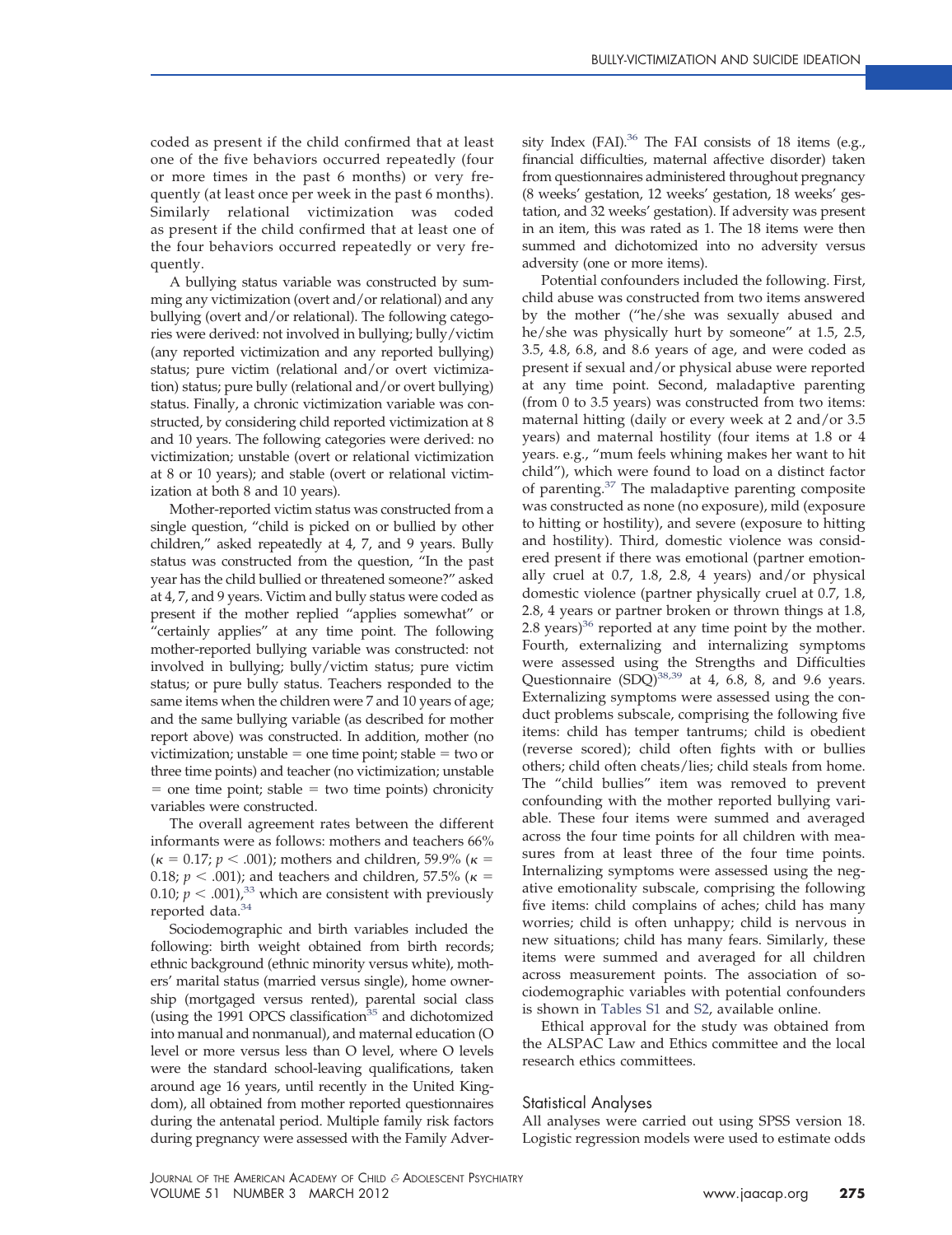|                                               | Total<br>No. (%) | <b>Males</b><br>No. (%) | <b>Females</b><br>No. (%) | Males vs. Females<br>OR (95% CI) |
|-----------------------------------------------|------------------|-------------------------|---------------------------|----------------------------------|
| Suicide ideation <sup>a</sup>                 |                  |                         |                           |                                  |
| <b>No</b>                                     | 5,754 (95.2)     | 2,782 (94.8)            | 2,972 (95.6)              | <b>Reference</b>                 |
| Yes                                           | 289 (4.8)        | 152(5.2)                | 137(4.4)                  | 1.19 (0.94-1.50)                 |
| Suicidal/self-injurious behavior <sup>b</sup> |                  |                         |                           |                                  |
| <b>No</b>                                     | 5,773 (95.4)     | 2,752 (93.6)            | $3,021$ (97.1)            | <b>Reference</b>                 |
| Yes                                           | 278 (4.6)        | 188 (6.4)               | 90 (2.9)                  | 2.29 (1.77-2.96)                 |
| Child report:                                 |                  |                         |                           |                                  |
| Bully victim status at 8 y                    |                  |                         |                           |                                  |
| None                                          | 3,016 (59.7)     | 1,381 (56.7)            | 1,635 (62.4)              | <b>Reference</b>                 |
| Bully/victim                                  | 344 (6.8)        | 227 (9.3)               | 117(4.5)                  | 2.30 (1.82-2.90)                 |
| Victim                                        | 1,639 (32.4)     | 791 (32.5)              | 848 (32.4)                | $1.10(0.98 - 1.25)$              |
| <b>Bully</b>                                  | 55(1.1)          | 36(1.5)                 | 19 (0.7)                  | 2.24 (1.28-3.93)                 |
| Bully victim status at 10 y                   |                  |                         |                           |                                  |
| None                                          | 4,168 (75.0)     | $1,919$ (71.5)          | 2,249 (78.3)              | <b>Reference</b>                 |
| Bully/victim                                  | 302(5.4)         | 221(8.2)                | 81(2.8)                   | $3.20(2.45 - 4.14)$              |
| Victim                                        | 1,035 (18.6)     | 505 (18.8)              | 530 (18.4)                | $1.12$ (0.97-1.28)               |
| Bully                                         | 52 (0.9)         | 39(1.5)                 | 13(0.5)                   | $3.43(1.82 - 6.46)$              |
| Overt victim <sup>c</sup>                     |                  |                         |                           |                                  |
| <b>No</b>                                     | 3,438(59.4)      | 1,503(53.7)             | 1,935 (64.8)              | <b>Reference</b>                 |
| Yes                                           | 2,346 (40.6)     | 1,297 (46.3)            | 1,049 (35.2)              | $1.59(1.43 - 1.77)$              |
| Relational victim <sup>c</sup>                |                  |                         |                           |                                  |
| No                                            | 4,636 (80.4)     | 2,296 (82.1)            | 2,340 (78.8)              | <b>Reference</b>                 |
| Yes                                           | 1,131 (19.6)     | 500 (17.9)              | 631 (21.2)                | $0.81(0.71 - 0.92)$              |
| Mother report:                                |                  |                         |                           |                                  |
| <b>Bully victim status</b>                    |                  |                         |                           |                                  |
| None                                          | 2,785 (58.3)     | 1,491(53.5)             | 1,856 (62.8)              | <b>Reference</b>                 |
| Bully/victim                                  | 591 (10.3)       | 353 (12.7)              | 238(8.1)                  | $1.85(1.55-2.21)$                |
| Victim                                        | 1,180 (20.6)     | 594 (21.3)              | 586 (19.8)                | $1.26(1.11-1.44)$                |
| <b>Bully</b>                                  | 623 (10.9)       | 347 (12.5)              | 276 (9.3)                 | $1.57(1.32-1.86)$                |
| Teacher report:                               |                  |                         |                           |                                  |
| <b>Bully victim status</b>                    |                  |                         |                           |                                  |
| None                                          | 3,487 (78.6)     | $1,527$ (71.1)          | 1,960 (85.6)              | <b>Reference</b>                 |
| Bully/victim                                  | 207(4.7)         | 150(7.0)                | 57 (2.5)                  | $3.32(2.43 - 4.53)$              |
| Victim                                        | 419 (9.4)        | 247 (11.5)              | 172(7.5)                  | $1.84(1.50-2.26)$                |
| Bully                                         | 326 (7.3)        | 225 (10.5)              | 101(4.4)                  | $2.89(2.26 - 3.69)$              |
|                                               |                  |                         |                           |                                  |

#### <span id="page-5-0"></span>**TABLE 2** Suicide Ideation, Suicidal/Self-Injurious Behavior, and Peer Bullying Role by Gender

*Note: Boldface type indicates significant associations, i.e., 95% confidence intervals (CI) do not cross 1. OR odds ratio.*

*a Suicide ideation: thought about killing self.*

*b Suicidal self/injurious behavior: hurt self on purpose and/or actually tried to kill self.*

*c At 8 and or 10 years.*

ratios (OR) with 95% confidence intervals (CI). Gender differences for the suicide ideation and suicidal/selfinjurious behaviors and peer victimization variables were computed [\(Table 2\)](#page-5-0). Crude associations between peer victimization measures and suicide ideation and suicidal/self-injurious behaviors were computed (see [Table S3,](#page-14-0) available online). Analyses were then carried out controlling for potential confounders [\(Table 3](#page-6-0) and [Table 4\)](#page-7-0). Model A is based on the full data set controlling for age and gender. Model B incorporated (with age and gender) environmental confounders including abuse, maladaptive parenting and exposure

to domestic violence. Model C included the preceding controls and, in addition, internalizing and externalizing problems.

## RESULTS

Frequency and Gender Differences of Suicide Ideation and Suicidal/Self-Injurious Behavior and Peer Victimization

Of the children, 4.8% reported engaging in suicidal ideation, and 4.6%, in suicidal or self-injurious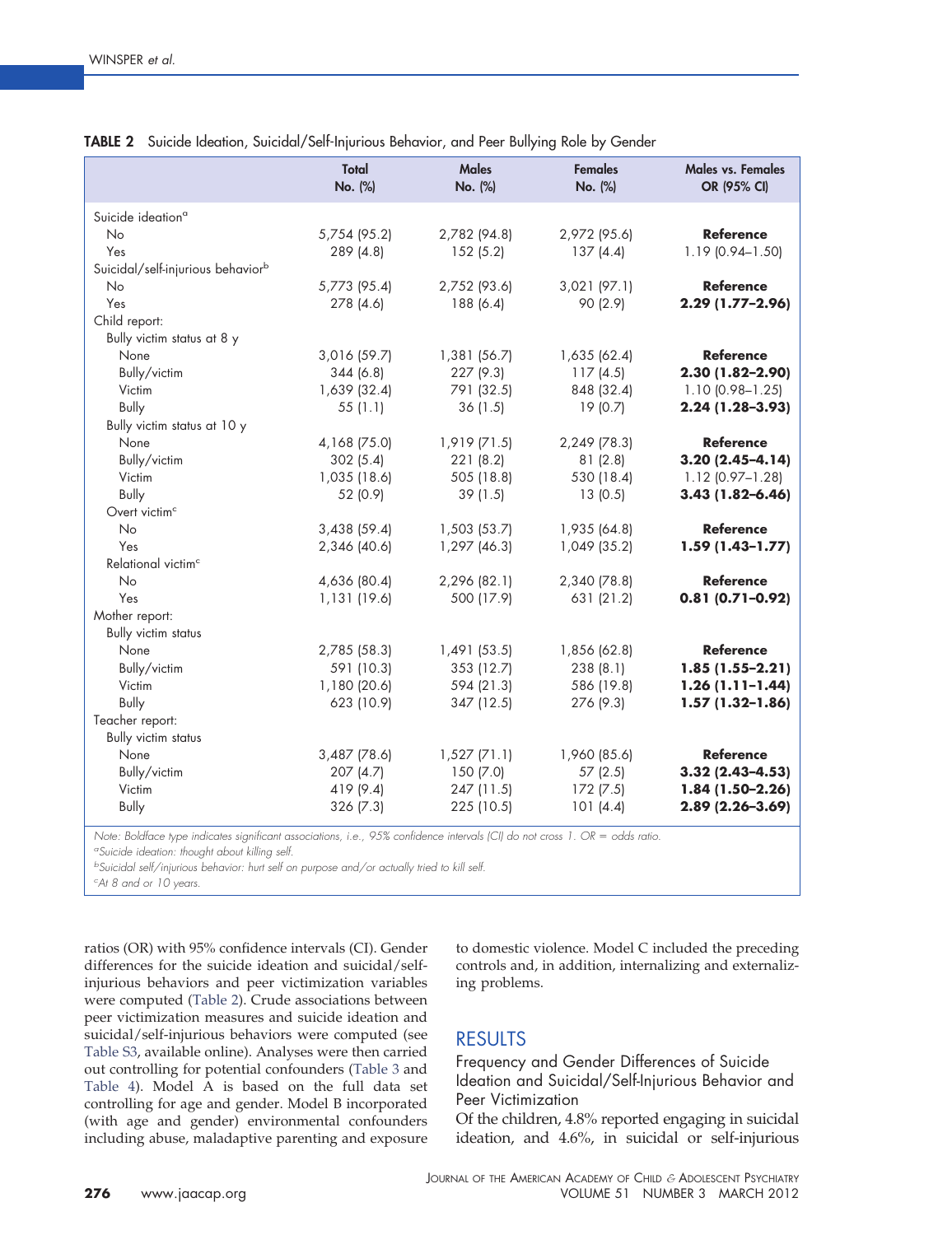| <b>Peer Victimization Status</b> | Model A <sup>a</sup><br>OR (95% CI) | Model B <sup>b</sup><br>OR (95% CI) | Model C <sup>c</sup><br>OR (95% CI) |
|----------------------------------|-------------------------------------|-------------------------------------|-------------------------------------|
| Child report at 8 years          | $(n = 5,047)^d$                     | $(n = 4.775)^d$                     | $(n = 4,404)^d$                     |
| None                             | <b>Reference</b>                    | <b>Reference</b>                    | <b>Reference</b>                    |
| Bully/victim                     | $3.50(2.34 - 5.25)$                 | $3.41(2.24 - 5.18)$                 | $2.84(1.81 - 4.45)$                 |
| Victim only                      | $1.70(1.26 - 2.29)$                 | $1.70(1.25-2.31)$                   | $1.57(1.15-2.16)$                   |
| Bully only                       | $3.74(1.56 - 8.97)$                 | $3.74(1.55 - 9.07)$                 | $3.60(1.46 - 8.84)$                 |
| Child report at 10 years         | $(n = 5,550)$                       | $(n = 5,207)$                       | $(n = 4.719)$                       |
| None                             | <b>Reference</b>                    | <b>Reference</b>                    | <b>Reference</b>                    |
| Bully/victim                     | 4.23 (2.88-6.20)                    | $3.84(2.57 - 5.74)$                 | $3.20(2.07 - 4.95)$                 |
| Victim only                      | 2.40 (1.80-3.19)                    | $2.20(1.64 - 2.96)$                 | $1.95(1.42 - 2.66)$                 |
| <b>Bully only</b>                | $1.16(0.28 - 4.83)$                 | $1.13$ (0.27-4.75)                  | $0.56$ $(0.08 - 4.13)$              |
| Overt victim                     | $(n = 5,778)$                       | $(n = 5,403)$                       | $(n = 4,879)$                       |
| <b>No</b>                        | <b>Reference</b>                    | <b>Reference</b>                    | <b>Reference</b>                    |
| Yes                              | 2.30 (1.79-2.96)                    | 2.19 (1.69-2.84)                    | $1.88(1.43 - 2.47)$                 |
| Relational victim                | $(n = 5,760)$                       | $(n = 5,389)$                       | $(n = 4,868)$                       |
| <b>No</b>                        | <b>Reference</b>                    | <b>Reference</b>                    | <b>Reference</b>                    |
| Yes                              | 1.76 (1.34-2.32)                    | $1.74(1.31 - 2.30)$                 | $1.60(1.18-2.16)$                   |
| Chronicity (child report)        | $(n = 4,829)$                       | $(n = 4,589)$                       | $(n = 4,251)$                       |
| None                             | <b>Reference</b>                    | <b>Reference</b>                    | <b>Reference</b>                    |
| Unstable                         | $1.66(1.19-2.32)$                   | $1.59(1.13 - 2.23)$                 | 1.47 (1.03-2.09)                    |
| Stable                           | 4.03 (2.84-5.72)                    | $3.68(2.57 - 5.28)$                 | $3.26(2.24 - 4.75)$                 |
| Chronicity (mother report)       | $(n = 4,273)$                       | $(n = 4,252)$                       | $(n = 4,249)$                       |
| None                             | <b>Reference</b>                    | <b>Reference</b>                    | <b>Reference</b>                    |
| Unstable                         | $2.62(1.88 - 3.65)$                 | $2.43(1.74-3.40)$                   | $2.25(1.60-3.17)$                   |
| Stable                           | $3.64(2.51 - 5.26)$                 | $3.03(2.06 - 4.46)$                 | 2.49 (1.64-3.79)                    |
| Chronicity (teacher report)      | $(n = 4, 435)$                      | $(n = 4, 118)$                      | $(n = 3,691)$                       |
| None                             | <b>Reference</b>                    | <b>Reference</b>                    | <b>Reference</b>                    |
| Unstable                         | $2.01(1.41 - 2.87)$                 | $1.81(1.25-2.64)$                   | 1.93 (1.30-2.86)                    |
| Stable                           | 5.66 (2.93-10.93)                   | 5.18 (2.57-10.43)                   | 5.99 (2.79-12.88)                   |
| Mother report                    | $(n = 5,741)$                       | $(n = 5,502)$                       | $(n = 4,990)$                       |
| None                             | <b>Reference</b>                    | <b>Reference</b>                    | <b>Reference</b>                    |
| Bully/victim                     | 4.01 (2.91-5.55)                    | $3.22(2.27 - 4.58)$                 | $2.71(1.81 - 4.05)$                 |
| Victim only                      | $2.20(1.62 - 2.97)$                 | $2.03(1.48 - 2.77)$                 | 1.99 (1.42-2.80)                    |
| <b>Bully only</b>                | 1.42 (0.92-2.19)                    | 1.34 (0.87-2.09)                    | $1.25$ (0.77-2.02)                  |
| Teacher report                   | $(n = 4, 434)$                      | $(n = 4, 117)$                      | $(n = 3,690)$                       |
| None                             | <b>Reference</b>                    | <b>Reference</b>                    | <b>Reference</b>                    |
| Bully/victim                     | $3.45(2.18 - 5.48)$                 | $2.85(1.74 - 4.68)$                 | 2.79 (1.62-4.81)                    |
| Victim only                      | 2.00 (1.32-3.02)                    | $1.89(1.23 - 2.92)$                 | $1.99(1.27 - 3.12)$                 |
| Bully only                       | $1.58$ (0.96-2.61)                  | 1.50 (0.89-2.52)                    | $1.08$ $(0.57 - 2.00)$              |

<span id="page-6-0"></span>**TABLE 3** Associations Between Bullying Behavior and Suicide Ideation Controlling for Potentially Confounding Factors

*Note: Boldface type indicates significant associations, i.e., 95% confidence intervals (CI) do not cross 1. OR odds ratio. a Controlling for age and gender.*

*b Controlling for age, gender, and additionally abuse, domestic violence, and maladaptive parenting.*

*c Controlling for negative emotionality and conduct disorder in addition to age, gender, abuse, domestic violence, and maladaptive parenting.*

*d Number of participants in analysis.*

behavior. Although there were no gender differences regarding suicide ideation, more boys (6.4%) than girls (2.9%) reported suicidal or self-injurious behavior. More males than females were classified as bully/victims according to child (at both 8 and 10 years), mother, and teacher report. Males were more often victimized than females according to mother and teacher report, and were more often classified as bullies according to all three informants. Males were more likely to be overtly bullied, whereas females were more likely to be relationally bullied.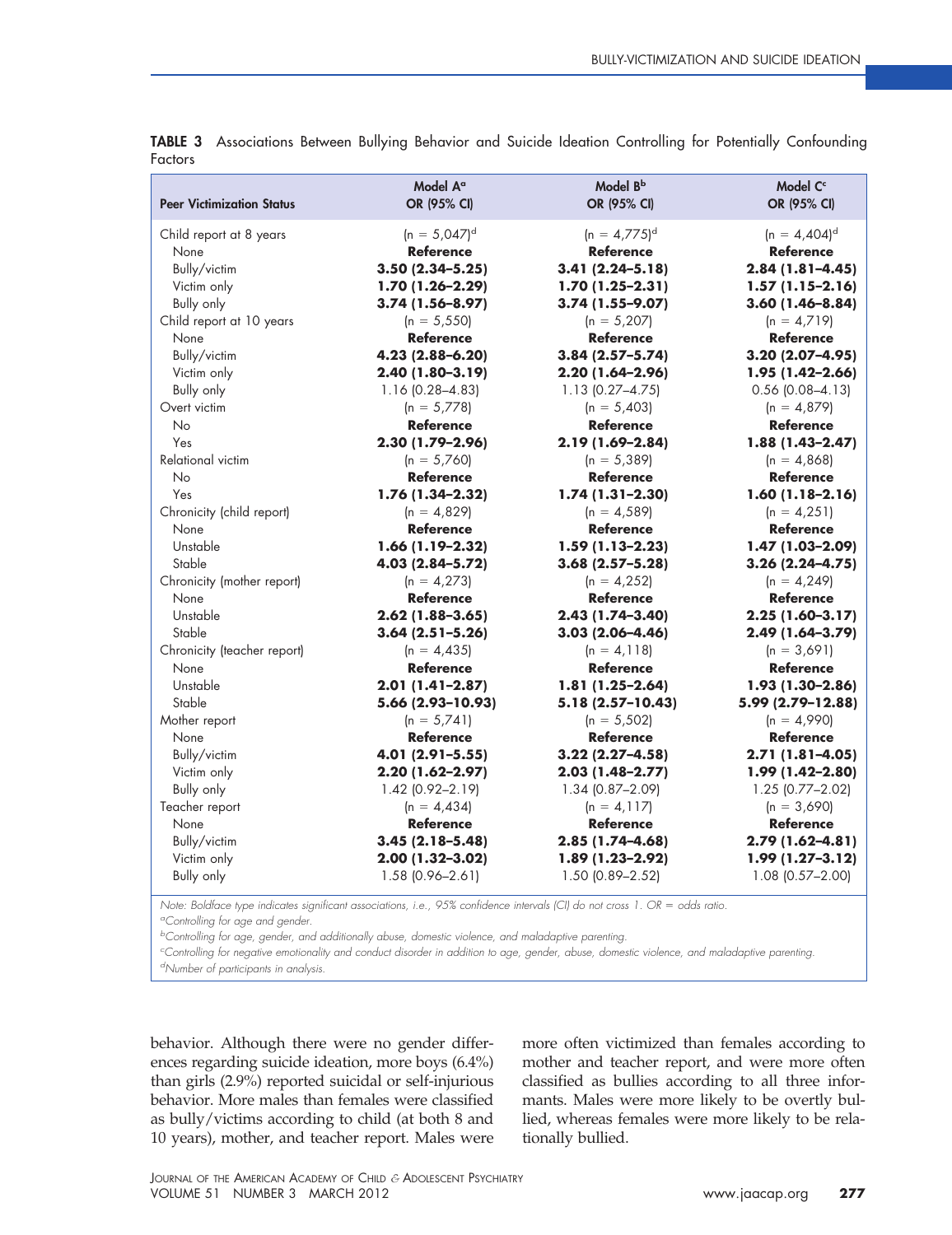| <b>Peer Victimization Status</b> | Model A <sup>a</sup><br>OR (95% CI) | Model B <sup>b</sup><br>OR (95% CI) | Model C <sup>c</sup><br>OR (95% CI) |
|----------------------------------|-------------------------------------|-------------------------------------|-------------------------------------|
|                                  |                                     |                                     |                                     |
| Child report at 8 years          | $(n = 5,053)^d$                     | $(n = 4.780)^d$                     | $(n = 4,408)^d$                     |
| None                             | <b>Reference</b>                    | <b>Reference</b>                    | <b>Reference</b>                    |
| Bully/victim                     | 2.92 (1.88-4.53)                    | $2.60(1.64 - 4.13)$                 | $2.67(1.66 - 4.29)$                 |
| Victim only                      | $2.36(1.75-3.18)$                   | 2.28 (1.67-3.09)                    | $2.05(1.48-2.83)$                   |
| <b>Bully only</b>                | 3.90 (1.61-9.42)                    | 2.93 (1.12-7.69)                    | $3.02(1.14 - 8.02)$                 |
| Child report at 10 years         | $(n = 5, 558)$                      | $(n = 5.214)$                       | $(n = 4,724)$                       |
| None                             | <b>Reference</b>                    | <b>Reference</b>                    | <b>Reference</b>                    |
| Bully/victim                     | $3.87(2.63 - 5.69)$                 | 4.07 (2.74-6.03)                    | $3.34(2.17 - 5.15)$                 |
| Victim only                      | $2.53(1.89 - 3.38)$                 | $2.45(1.81-3.32)$                   | $2.25(1.63 - 3.09)$                 |
| Bully only                       | $1.57$ (0.48-5.13)                  | $1.61$ (0.49-5.29)                  | $1.12$ (0.26-4.74)                  |
| Overt victim                     | $(n = 5,786)$                       | $(n = 5,410)$                       | $(n = 4,884)$                       |
| <b>No</b>                        | <b>Reference</b>                    | <b>Reference</b>                    | <b>Reference</b>                    |
| Yes                              | 2.90 (2.22-3.79)                    | $2.87(2.17-3.79)$                   | 2.56 (1.91-3.44)                    |
| Relational victim                | $(n = 5,768)$                       | $(n = 5,396)$                       | $(n = 4,873)$                       |
| <b>No</b>                        | <b>Reference</b>                    | <b>Reference</b>                    | <b>Reference</b>                    |
| Yes                              | 1.92 (1.46-2.53)                    | $1.88(1.41 - 2.50)$                 | $1.77(1.31 - 2.41)$                 |
| Chronicity (child report)        | $(n = 4,835)$                       | $(n = 4,594)$                       | $(n = 4, 255)$                      |
| None                             | <b>Reference</b>                    | <b>Reference</b>                    | <b>Reference</b>                    |
| Unstable                         | 2.05 (1.45-2.89)                    | 1.96 (1.38-2.81)                    | $1.91(1.32 - 2.76)$                 |
| Stable                           | 4.78 (3.33-6.86)                    | $4.67(3.21 - 6.78)$                 | 4.10 (2.76-6.08)                    |
| Chronicity (mother report)       | $(n = 4,278)$                       | $(n = 4,257)$                       | $(n = 4, 254)$                      |
| None                             | <b>Reference</b>                    | <b>Reference</b>                    | <b>Reference</b>                    |
| Unstable                         | $2.04(1.45-2.87)$                   | $1.97(1.39 - 2.78)$                 | $1.82(1.28 - 2.60)$                 |
| Stable                           | 2.53 (1.70-3.76)                    | $2.28(1.51-3.44)$                   | 1.91 (1.22-2.99)                    |
| Chronicity (teacher report)      | $(n = 4,441)$                       | $(n = 4, 123)$                      | $(n = 3,695)$                       |
| None                             | <b>Reference</b>                    | <b>Reference</b>                    | <b>Reference</b>                    |
| Unstable                         | $1.71(1.19-2.47)$                   | $1.61(1.10-2.37)$                   | $1.65(1.09-2.49)$                   |
| Stable                           | $3.88(1.92 - 7.85)$                 | $3.92(1.91 - 8.03)$                 | $3.26(1.38 - 7.68)$                 |
| Mother report                    | $(n = 5,747)$                       | $(n = 5,508)$                       | $(n = 4,995)$                       |
| None                             | <b>Reference</b>                    | <b>Reference</b>                    | <b>Reference</b>                    |
| Bully/victim                     | 2.80 (1.99-3.93)                    | 2.59 (1.79-3.74)                    | 2.09 (1.36-3.20)                    |
| Victim only                      | $1.76(1.29 - 2.41)$                 | $1.65(1.20-2.29)$                   | $1.74(1.22 - 2.46)$                 |
| Bully only                       | $1.51(1.00-2.26)$                   | $1.41(0.92 - 2.16)$                 | $1.32$ (0.83-2.10)                  |
| Teacher report                   | $(n = 4,440)$                       | $(n = 4, 122)$                      | $(n = 3,694)$                       |
| None                             | <b>Reference</b>                    | <b>Reference</b>                    | Reference                           |
| Bully/victim                     | 3.08 (1.92-4.93)                    | $2.85(1.74 - 4.69)$                 | 2.44 (1.39-4.30)                    |
| Victim only                      | $1.70(1.09 - 2.63)$                 | $1.67(1.05-2.64)$                   | $1.74(1.07-2.84)$                   |
| <b>Bully only</b>                | 2.16 (1.39-3.35)                    | 2.14 (1.35-3.40)                    | 1.84 (1.09-3.10)                    |

<span id="page-7-0"></span>**TABLE 4** Associations Between Bullying and Suicidal/Self-Injurious Behavior Controlling for Potentially Confounding Factors

*Note: Boldface type indicates significant associations, i.e., the 95% confidence intervals (CI) do not cross 1. OR* = odds ratio. *a Controlling for age and gender.*

*b Controlling for age, gender and also abuse, domestic violence, and maladaptive parenting.*

*c Controlling for negative emotionality and conduct disorder in addition to age, gender, abuse, domestic violence and maladaptive parenting. d Number of participants in analysis.*

# Crude Associations Between Bullying Behavior and Suicide Ideation and Suicidal/Self-Injurious Behavior

Bully/victim and victim status were consistently predictive of suicide ideation and suicidal/selfinjurious behavior, according to all respondents (see [Table S3,](#page-14-0) available online). Pure bully status, according to child report at 8 years and teacher report, was also predictive of suicide ideation; and suicidal self-injurious behavior according to child (8 years), mother, and teacher report. According to child report, overt and relational victimization were predictive of suicide ideation and suicidal/self-injurious behavior. Chronic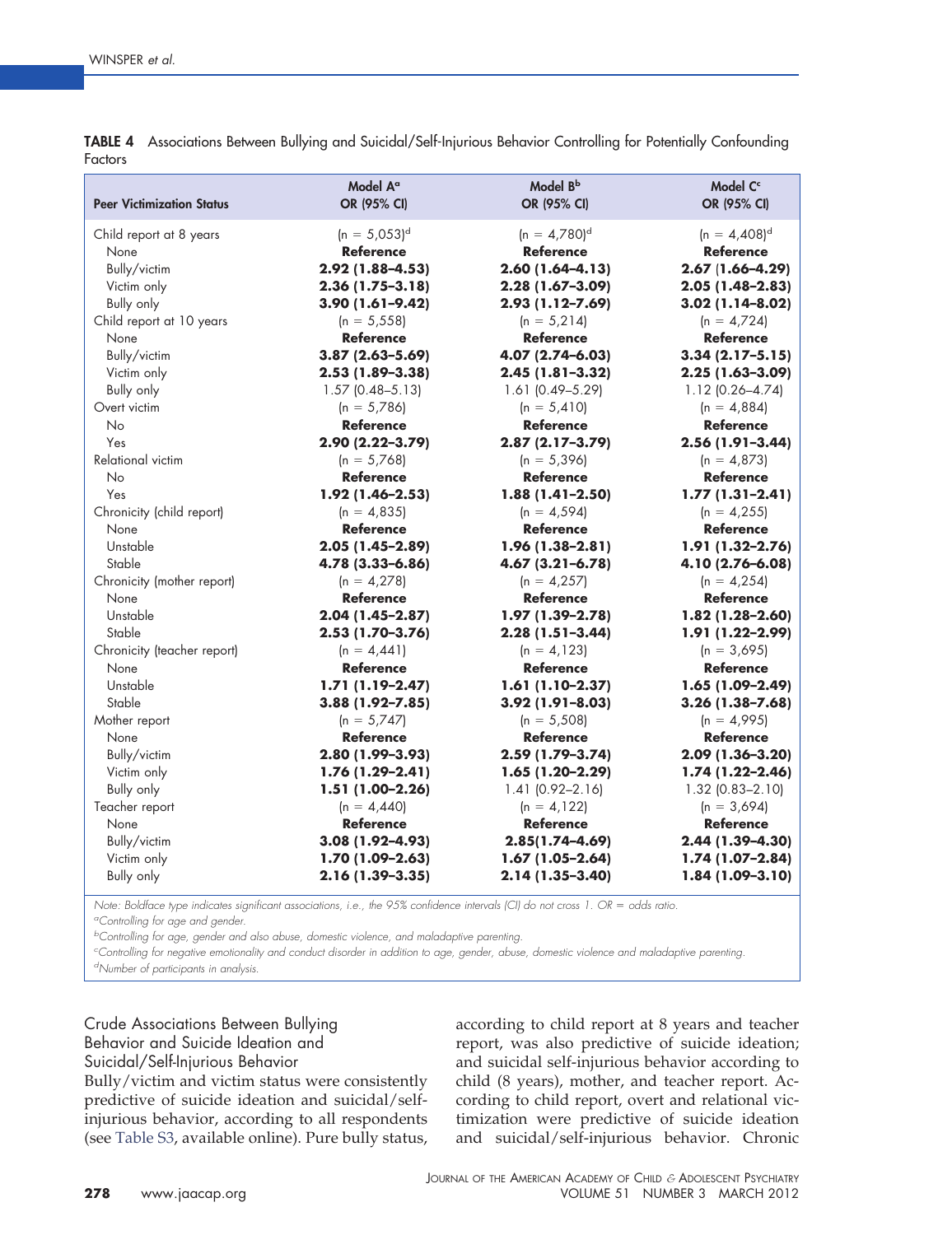victimization was strongly predictive of suicide ideation and suicidal/self-injurious behavior, according to child, mother, and teacher report.

## Associations Between Bullying Behavior and Suicidal Ideation Controlling for Confounding Factors

Associations between bullying behavior and suicide ideation and suicidal/self-injurious behavior were computed accounting for potential confounders, including: age and gender (model A); also abuse by an adult, exposure to domestic violence, and maladaptive parenting (model B), and also child internalizing and externalizing disorders (model C) [\(Tables 3](#page-6-0) and [4\)](#page-7-0).

Pure victim status remained predictive of suicide ideation according to child, mother, and teacher report [\(Table 3\)](#page-6-0). Pure bullies were at increased risk for suicide ideation according to child report at 8 years (OR =  $3.60$ ,  $95\%$  CI = 1.46-8.84). Both relational and overt victimization remained predictive of suicide ideation. Bully/ victim status remained predictive of suicidal ideation for child (8 and 10 years), mother, and teacher report, after adjusting for confounders.

Chronicity of victimization remained strongly predictive of suicide ideation, according to child, mother, and teacher report. According to child report, those exposed to overt or relational bullying at 8 or 10 years were  $1.47$  (CI =  $1.03-2.09$ ) times more likely to report suicide ideation, whereas those exposed to bullying at both time points were  $3.26$  (CI = 2.24-4.75) times more likely to report suicide ideation. According to mother report, those exposed to bullying at one or at two or three time points were more likely to report suicide ideation. According to teacher report, those exposed to bullying at one time point were  $1.93$  (CI =  $1.30$ -2.86), and those exposed to bullying at two time points were 5.99  $(CI = 2.79-12.88)$  times more likely to report suicide ideation.

## Associations Between Bullying Behavior and Suicidal/Self-Injurious Behavior Controlling for Confounding Factors

Pure victim status remained predictive of suicidal/ self-injurious behavior according to child report at 8 and 10 years, mother, and teacher report [\(Table 4\)](#page-7-0). Pure bullies, according to child report at 8 years and teacher report, were at increased risk for suicidal/self-injurious behavior. Both relational victimization ( $OR = 1.77$ ;  $CI = 1.31-2.41$ ) and overt victimization (OR =  $2.56$ ; CI = 1.91-3.44) remained predictive of suicidal/selfinjurious behavior. Bully/victim status remained predictive of suicidal/self-injurious behavior for child (8 and 10 years), mother, and teacher report, after adjusting for confounders. Chronicity of exposure remained strongly predictive of suicidal/self-injurious behavior according to child, mother, and teacher report [\(Table 4\)](#page-7-0).

## **DISCUSSION**

We found that children identified as victims or bully/victims, across different informants, were more likely to engage in suicide ideation and behavior (suicidal/self-injurious behavior), even after controlling for potential confounders. Both overt and relational victimization were associated with future suicide ideation and suicidal self-injurious behavior, supporting that indirect, more subtle, forms of victimization also lead to considerable psychological harm, which may in-clude suicidal behavior.<sup>[40,41](#page-11-9)</sup> Indirect victimization may lead to feelings of social exclusion, and suicidal behavior may reflect an attempt to escape from the self and world because of internalized feelings of inadequacy and subsequent neg-ative affect.<sup>[41](#page-11-10)</sup>

An association between peer victimization and suicide ideation<sup>9,12-14</sup> and behavior<sup>9,15,16</sup> has been found in several studies; however, most were cross-sectional. Considering the few prospective studies pertaining to adolescents, our results are largely concordant in revealing that victims and bully/victims, especially, are at increased risk for suicide ideation<sup>17</sup> and behavior,<sup>20</sup> compared with non-victims. In contrast, the only prospective study regarding preadolescent children, did not report an association between bully-victimization and subsequent suicide ideation. $^{11}$  Therefore, our findings extend the current literature by revealing that victims, and particularly bully/victims, are at increased risk for suicide ideation and behavior during preadolescence.

Previous studies suggest that bully/victims are especially at risk for suicide ideation and behavior because of increased mental health problems[.17,19](#page-10-6) The observed increased risk for bully/victims may be attributable to the unique profile of these children. Bully/victims tend to experience heightened emotional arousal compared with other bully subgroups,<sup>7</sup> and are char-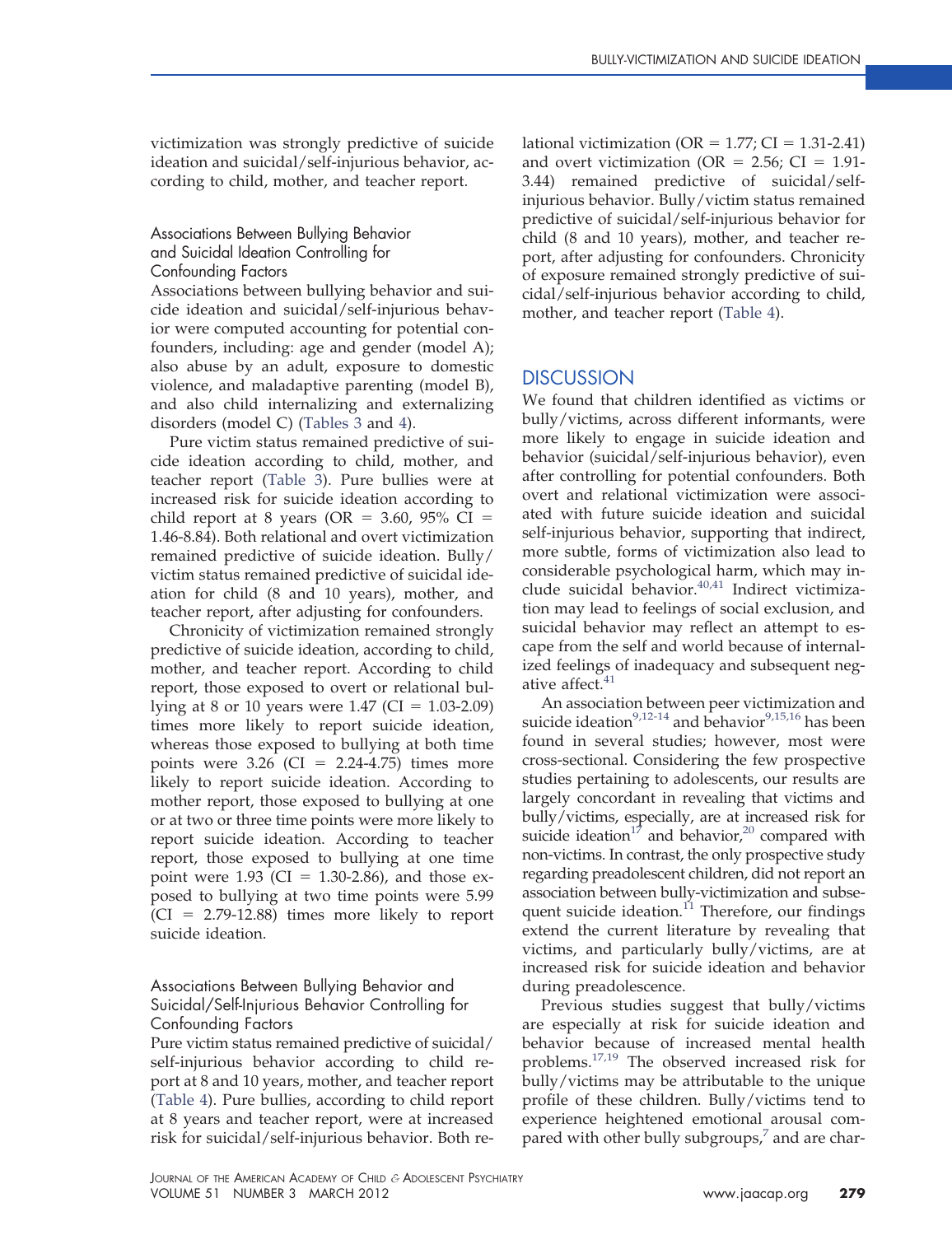acterized by poor impulse control, breaking rules in games and generally annoying other children.[5, 42](#page-10-3) They are the least popular and most rejected children, as rated by peers.<sup>43,44</sup> These features may indicate early personality problems, $45$  and suicidal ideation and behavior may represent an attempt at reducing intolerable emotional states $46$  or the ultimate approach to overcoming high rejection from peers.

We also found that chronic victims, according to child and teacher report, were at heightened risk for suicide ideation and suicidal/self-injurious behavior during late childhood. Repeated exposure to bullying may have physiological repercussions, exacerbating an already vulnerable stress response, $47$  leading to further affective dysregulation and impulsivity. Thus, engaging in suicide  $ideation<sup>48</sup>$  $ideation<sup>48</sup>$  $ideation<sup>48</sup>$  or self-injurious/suicidal behaviors<sup>[49](#page-11-16)</sup> may reflect maladaptive coping strategies, in response to increases in dysregulation.

Pure bullies, according to child (8 years) and teacher report, were more likely to engage in suicidal/self-injurious behavior in particular. Previous cross-sectional studies have reported an association between bullying behavior and suicide ideation or behavior.<sup>10,12,13,31</sup> Bullies are often exposed to family adversity and inconsistent parenting, $12$  and are at increased risk for psychiatric morbidity in childhood, generally. One prospective study<sup>[18](#page-10-18)</sup> reported that bullying perpetration at age 8 was not associated with suicide ideation 10 years later, after controlling for childhood depression and conduct problems. Our study found that controlling for pre-existing emotional and conduct problems, abuse, domestic violence, and hostile parenting attenuated relationships, but that pure bullies remained at increased risk for suicidal or self-injurious behavior according to child and teacher report.

Currently, there are limited longitudinal studies regarding pure bullies in comparison to bully/ victims and victims. $50$  Subsequently, further prospective research is required to confirm that pure bullies experience comparable risk to victims or bully/victims for suicidality, after controlling for pre-existing psychiatric problems.

Our study has a number of strengths. We used data from a large prospective cohort. Bullying behavior was assessed using multiple informants, thus providing evidence of converging links to suicide ideation and suicidal/selfinjurious behavior, supporting the validity of the observed associations. Furthermore, we con-

trolled for a wide range of known confounders associated with suicide-related behavior. To our knowledge, this is the first study to prospectively assess the predictive relationship between bullying and suicide ideation as well as behavior in preadolescents, revealing that preadolescents exposed to bullying may not only think about, but engage in, suicidal behavior.

There was considerable attrition in this longitudinal study, especially when all confounders were included. Those growing up in adverse social circumstances were more likely to have been lost to follow-up. Furthermore, 380 children did not answer questions about suicide ideation or suicidal/self-injurious behavior. Thus, this study is likely to underestimate the prevalence of suicide ideation and suicidal/self-injurious behavior, during preadolescence, in the community.

Prevalence figures from longitudinal studies should be interpreted with caution; however, analysis revealed that peer victimization was not related to selective dropout. Under these circumstances, estimates of exposure (bullying)– outcome (suicide ideation/behavior) associations are unlikely to be substantially altered by selec-tive dropout processes.<sup>[51](#page-11-18)</sup> This has, indeed, been shown in several empirical studies and theoretical simulations. $51-53$  Thus, selective dropout affects mainly statistical power (i.e., because of the reduced sample size and outcome numbers) regarding the exposure– outcome relationship, rather than the nature of the association; however, this possibility cannot be ruled out entirely.<sup>51</sup> Future studies should explore for potential variations in these findings by sociodemographic status.

Data regarding suicide ideation/behavior were obtained by self-report rather than by clinical examination. However, the interviews were carefully conducted by trained psychologists to clarify the relevance of reported thoughts and actions.

In conclusion, our study findings suggest that suicide-related behavior is a serious problem for preadolescent youth: 4.8% of this community population reported suicide ideation, and 4.6% reported suicidal/self-injurious behavior. Furthermore, a significant association between exposure to bullying and suicide ideation and behavior in late childhood was revealed. Health practitioners should be aware of the relationship between bullying and suicide, and should recog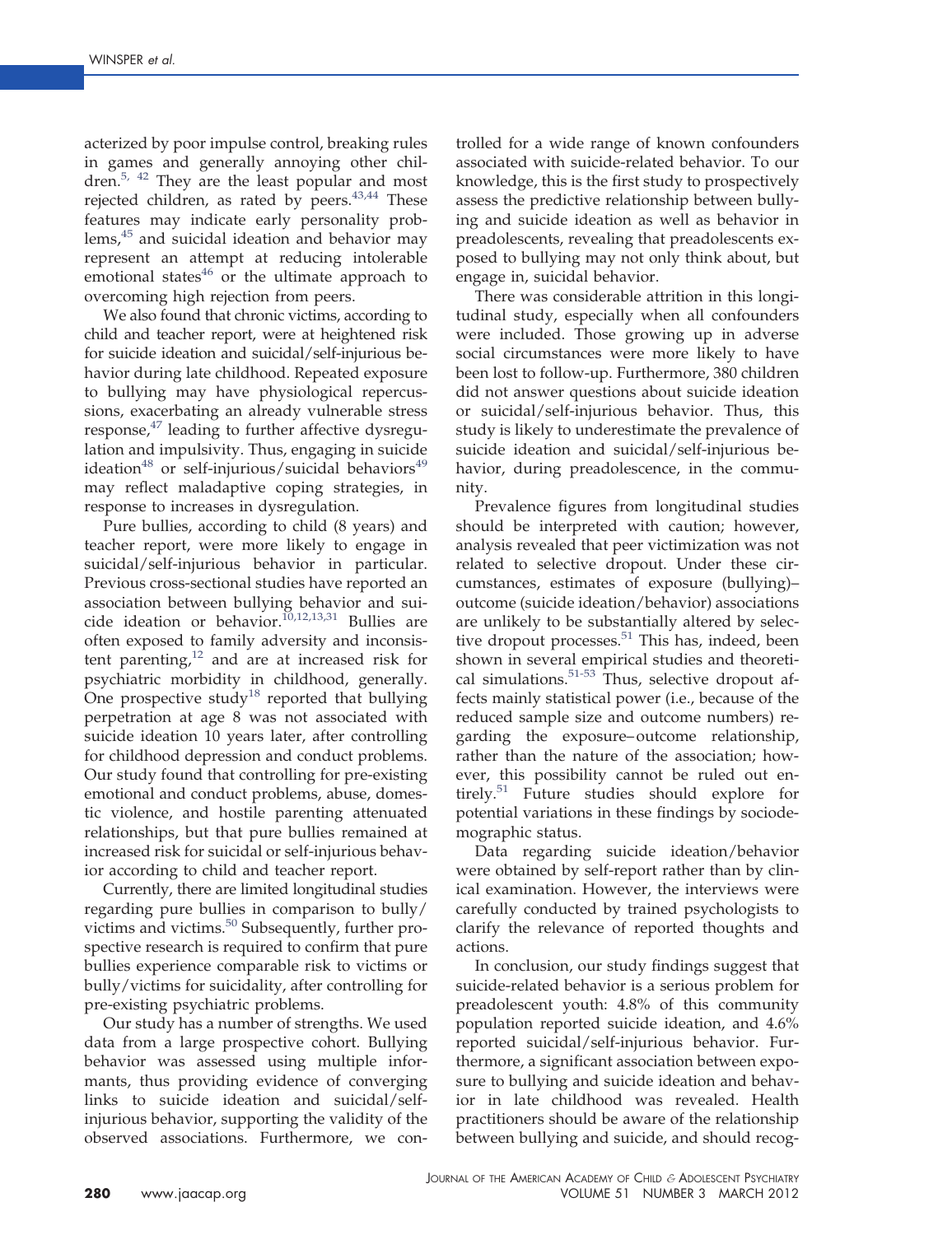nize the very real risks that may be evident earlier in development than commonly thought. Intervention strategies should target both overt and relational bullying, as failing to consider more subtle, indirect aggression could ultimately lead to a large number of children at risk being ignored.[54](#page-11-19) Furthermore, targeting intervention schemes from primary school onward is paramount,<sup>55</sup> and could help to prevent chronic exposure to bullying, which is especially harmful.

The addition of emotional arousal assessments (physiological in addition to self-report) $\frac{1}{2}$  and consideration of peer rejection and personality factors may be promising for research. Clinicians should routinely ask children about their peer relationships in consultations.[56](#page-11-21) *&*

#### Accepted January 4, 2012.

Ms. Winsper, Ms. Lereya, and Dr. Wolke are with the University of Warwick. Dr. Zanarini is with McLean Hospital, Harvard Medical School.

#### <span id="page-10-0"></span>**REFERENCES**

- <span id="page-10-1"></span>1. Bridge JA, Goldstein TR, Brent DA. Adolescent suicide and suicidal behavior. J Child Psychol Psychiatry. 2006;47:372-394.
- 2. Stassen Berger K. Update on bullying at school: science forgotten? Dev Rev. 2007;27:90-126.
- <span id="page-10-2"></span>3. Olweus D. *Bullying in Schools: What We Know and What We Can Do.* Oxford: Blackwell Publishers; 1993.
- 4. Nansel TR, Overpeck M, Pilla RS, Ruan J, Simons-Morton B, Scheidt P. Bullying behaviors among US youth: prevalence and association with psychosocial adjustment. JAMA. 2001;285:2094- 2100.
- <span id="page-10-3"></span>5. Arseneault LE, Walsh E, Trzesniewski K, Newcombe R, Caspi A, Moffitt TE. Bullying victimization uniquely contributes to adjustment problems in young children: a nationally representative cohort study. Pediatrics. 2006;118:130-138.
- <span id="page-10-4"></span>6. Nansel TR, Craig W, Overpeck MD, Saluja G, Ruan J, Health Behavior in School Aged Children Bullying Analyses Working Group. Cross-national consistency in the relationship between bullying behaviors and psychosocial adjustment. Arch Pediatr Adoles Med. 2004;158:730-736.
- <span id="page-10-15"></span>7. Woods S, White E. The association between bullying behaviour, arousal levels and behavior problems. J Adolesc. 2005;28:381-395.
- <span id="page-10-5"></span>8. Arseneault L, Bowes L, Shakoor S. Bullying victimization in youths and mental health problems: "much ado about nothing"? Psychol Med. 2010;40:717-729.
- <span id="page-10-16"></span>9. Klomek BA. Bullying, depression, and suicidality in adolescents. J Am Acad Child Adolesc Psychiatry. 2007;46:40-49.
- <span id="page-10-10"></span>10. Kim Y, Leventhal B. Bullying and suicide: a review. Int J Adolesc Med Health. 2008;20:133-154.
- <span id="page-10-17"></span>11. Herba CM, Ferdinand RF, Stijnen T, *et al.* Victimization and suicide ideation in the TRAILS study: specific vulnerabilities of victims. J Child Psychol Psychiatry. 2008;49:867-876.
- 12. Kaltiala-Heino R, Rimpela M, Marttunen M, *et al.* Bullying, depression, and suicide ideation in Finnish adolescents: school survey. Br Med J. 1999;319:348-351.
- 13. Rigby K, Slee P. Suicidal ideation among adolescent school children, involvement in bully-victim problems, and perceived social support. Suicide Life Threat Behav. 1999;29:119-130.
- 14. Skapinakis P, Bellos S, Gkatsa T, *et al.* The association between bullying and early stages of suicidal ideation in late adolescents in Greece. BMC Psychiatry. 2011;11:22-30.
- 15. Liang H, Flisher AJ, Lombard CJ. Bullying, violence, and risk behavior in South African school students. Child Abuse Negl. 2007;31:161-171.

The UK Medical Research Council (Grant Ref: 74882), the Wellcome Trust (GrantRef: 076467) and the University of Bristol provide core support for Avon Longitudinal Study of Parents and Children. A PhD scholarship from the University of Warwick provided partial support for the writing of this manuscript (C.W.).

This article is the work of the authors, and Dieter Wolke and Catherine Winsper serve as guarantors for the content of the article.

We are extremely grateful to all the families who took part in this study, the midwives for their help in recruiting them, and the whole Avon Longitudinal Study of Parents and Children team, which includes interviewers, computer and laboratory technicians, clerical workers, research scientists, volunteers, managers, receptionists, and nurses. Special thanks to Andrea Waylen of the University of Bristol and Jeremy Horwood of the University of Bristol who helped in the conduct of the study.

Disclosure: Ms. Winsper, Ms. Lereya, and Drs. Zanarini and Wolke report no biomedical financial interests or potential conflicts of interest.

Correspondence to Dieter Wolke, Ph.D., Department of Psychology, University of Warwick, Coventry, CV4 7AL, UK; e-mail: [D.Wolke@](mailto:D.Wolke@warwick.ac.uk) [warwick.ac.uk](mailto:D.Wolke@warwick.ac.uk)

0890-8567/\$36.00/©2012 American Academy of Child and Adolescent Psychiatry

DOI: 10.1016/j.jaac.2012.01.001

- <span id="page-10-6"></span>16. Cleary SD. Adolescent victimization and associated suicidal and violent behaviors. Adolescence. 2000;35:671-682.
- 17. Kim YS, Leventhal BL, Yun-Joo K, Boyce WT. Bullying increased suicide risk: prospective study of Korean adolescents. Arch Suicide Res. 2009;13:15-30.
- <span id="page-10-18"></span>18. Klomek AB, Sourander A, Kumpulainen K, Piha J, Tamminen T, Moilanen I, *et al.* Childhood bullying as a risk for later depression and suicidal ideation among Finnish males. J Affect Disord. 2008;109:47-55.
- 19. Klomek AB, Kleinman M, Altschuler E, Marrocoo F, Amakawa L, Gould MS. High school bullying as a risk for later depression and suicidality. Suicide Life-Threat Behav. 2011;41:501-516.
- <span id="page-10-14"></span>20. Klomek AB, Sourander A, Niemela S, Kumpulainen K, Piha J, Tamminen T, *et al.* Childhood bullying behaviors as a risk for suicide attempts and completed suicides: a population-based birth cohort study. J Am Acad Child Adolesc Psychiatry. 2009;48: 254-261.
- <span id="page-10-8"></span><span id="page-10-7"></span>21. Paolucci EO, Genuis ML, Violato C. A meta-analysis of the published research on the effects of child sexual abuse. J Psychol. 2001;135:17-36.
- 22. Bergen HA, Martin G, Richardson AS, Allison S, Roeger L. Sexual abuse and suicidal behavior: a model constructed from a large community sample of adolescents. J Am Acad Child Adolesc Psychiatry. 2003;42:1301-1309.
- <span id="page-10-11"></span><span id="page-10-9"></span>23. Klomek AB, Sourander MD, Gould MS. Bullying and suicide: detection and intervention. Psychiatr Times. 2011;28:1-6.
- <span id="page-10-13"></span>24. Barrio CA. Assessing suicide risk in children: guidelines for developmentally appropriate interviewing. J Ment Health Counsel. 2007;29:50-66.
- 25. O'Leary CC, Frank DA, Grant-Knight W, *et al.* Suicidal ideation among urban nine and ten year olds.J Dev Behav Pediatr. 2006;27:33-39.
- 26. Gould MS, King R, Greenwald S, *et al.* Psychopathology associated with suicidal ideation and attempts among children and adolescents. J Am Acad Child Adolesc. Psychiatry. 1998;37:915- 923.
- <span id="page-10-12"></span>27. Jackson H, Nuttall RL. Risk for preadolescent suicidal behavior: an ecological model. Child Adolesc Social Work J. 2001;18:189- 203.
- 28. Lewinsohn PM, Rohde P, Seeley JR. Psychosocial risk factors for future adolescent suicide attempts. J Consult Clin Psychol. 1994; 62:297-305.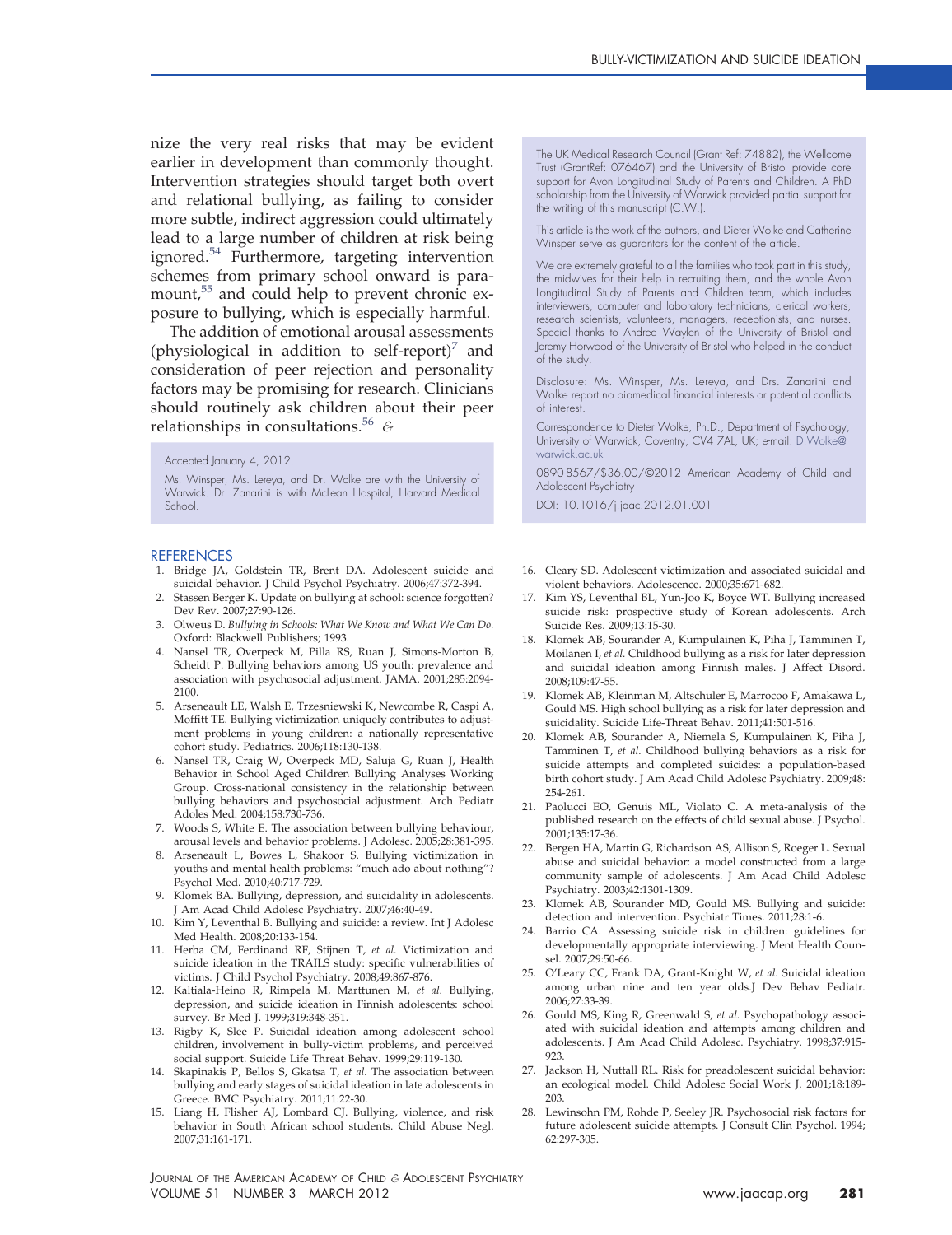- <span id="page-11-0"></span>29. Kaplan SJ, Pelcovitz D, Salzinger S, Mandel F, Weiner M. Adolescent physical abuse and suicide attempts. J Am Acad Child Adolesc Psychiatry. 1997;36:799-808.
- <span id="page-11-1"></span>30. Golding J, Pembrey M, Jones R, and the ALSPAC Study Team. ALSPAC: the Avon Longitudinal Study of Parents and Children, I: study methodology. Paediatr Perinat Epidemiol. 2001;15:74-87.
- 31. Kim YS, Koh YJ, Leventhal B. School bullying and suicidal risk in Korean middle school students. Pediatrics 2005;115:357-363.
- <span id="page-11-2"></span>32. Woods S, Wolke D. Does the content of anti-bullying policies inform us about the prevalence of direct and relational bullying behavior in primary schools? Educ Psychol. 2003;23:381-401.
- <span id="page-11-3"></span>33. Schreier A, Wolke D, Thomas K, *et al.* Prospective study of peer victimization in childhood and psychotic symptoms in a nonclinical population at age 12 years. Arch Gen Psychiatry. 2009;66:527- 536.
- <span id="page-11-4"></span>34. Rønning JA, Sourander A, Kumpulainen K, *et al.* Cross-informant agreement about bullying and victimization among eight-yearolds: whose information best predicts psychiatric caseness 10 –15 years later? Soc Psychiatry Psychiatr Epidemiol. 2009;44:15–22.
- <span id="page-11-6"></span><span id="page-11-5"></span>35. Office of Population Censuses and Surveys. *Standard Occupational Classification*. London: Her Majesty's Stationery Office; 1991.
- 36. Bowen E, Heron J, Waylen A, Wolke D, and the ALSPAC study team. Domestic violence risk during and after pregnancy: findings from a British longitudinal study. Int J Obstet Gynecol. 2005;112:1083-1089.
- <span id="page-11-7"></span>37. Waylen A, Stallard N, Stewart-Brown S. Parenting and health in mid-childhood: a longitudinal study. Eur J Public Health. 2008; 18:300-305.
- <span id="page-11-8"></span>38. Goodman R, Ford T, Richards H, Gatward R, Meltzer H. The development and well-being assessment: description and initial validation of an integrated assessment of child and adolescent psychopathology. J Child Psychol Psychiatry. 2000;41:645-655.
- <span id="page-11-9"></span>39. Goodman R. The Strengths and Difficulties Questionnaire: a research note. J Child Psychol Psychiatry. 1997;38:581-586.
- <span id="page-11-10"></span>40. Archer J, Coyne SM. An integrated review of indirect, relational, and social aggression. Pers Soc Psychol Rev. 2005;9:212-230.
- 41. Baumeister RF. Suicide as escape from self. Psychol Rev. 1990;97: 90-113.
- 42. Wolke D, Woods S, Schulz H. Bullying and victimization of primary school children in England and Germany: prevalence and school factors. Br Psychiatry. 2001;92:673-696.
- <span id="page-11-11"></span>43. Peeters M, Cillessen AHN, Scholte RHJ. Clueless or powerful? Identifying subtypes of bullies in adolescence. J Youth Adolesc. 2010;39:1041-1052.
- <span id="page-11-12"></span>44. Wolke D, Stanford K. Bullying in school children. Dev Psychol. 1999;341-360.
- 45. Mynard H, Joseph S. Bully/victim problems and their association with Eysenck's personality dimensions in 8 to 13 year-olds. Br J Edu Psychol. 1997;67:51-54.
- <span id="page-11-13"></span>46. Zlotnik C, Donaldson D, Spirito A, Pearlstein T. Affect regulation and suicide attempts in adolescent inpatients. J Am Acad Child Adolesc Psychiatry. 1997;36:793-798.
- <span id="page-11-14"></span>47. Ouellet-Morin I, Danese A, Bowes L, *et al.* A discordant monozygotic twin design shows blunted cortisol reactivity among bullied children. J Am Acad Child Adolesc Psychiatry. 2011;50:574-582.
- <span id="page-11-15"></span>Spirito A, Valeri S, Boergers J, Donaldson D. Predictors of continued suicidal behavior in adolescents following suicide attempt. J Clin Child Adolesc Psychiatry. 2003;32:284-289.
- <span id="page-11-16"></span>Kemperman I, Russ MJ, Shearin E. Self-injurious behaviour and mood regulation in borderline patients. J Personal Disord. 1997; 11:14561157.
- <span id="page-11-17"></span>50. Brunstein Klomek A, Sourander A, Gould MS. The association of suicide and bullying in childhood to young adulthood: a review of cross-sectional and longitudinal research findings. Can J Psychiatry. 2010;55:282-288.
- <span id="page-11-18"></span>51. Wolke D, Waylen A, Samara M, *et al.* Selective drop-out in longitudinal studies and non-biased prediction of behaviour disorders. Br J Psychiatry. 2006;195:249-256.
- 52. Nilsen RM, Vollset SE, Gjessing HK, *et al.* Self-selection and bias in a large prospective pregnancy cohort in Norway. Paediatr Perinat Epidemiol. 2009;23:597-608.
- <span id="page-11-19"></span>53. Berk RA. An introduction to sample selection bias in sociological data. Am Sociol Rev. 1983;48:386-398.
- 54. Young EL, Boye AE, Nelson DA. Relational aggression: understanding, identifying, and responding in schools. Psychol Sch. 2006;43:297-312.
- <span id="page-11-21"></span><span id="page-11-20"></span>55. Sapouna M, Wolke D, Vannini N, *et al.* Virtual learning intervention to reduce bullying victimization in primary school: a controlled trial. J Child Psychol Psychiatry. 2010;51:104-112.
- Scrabstein JC. Be aware of bullying: a critical public health responsibility. The physician's responsibility to detect acts of bullying and intervene to help those who bully and are victims of bullies. Virtual Mentor. 2009;11:173-177.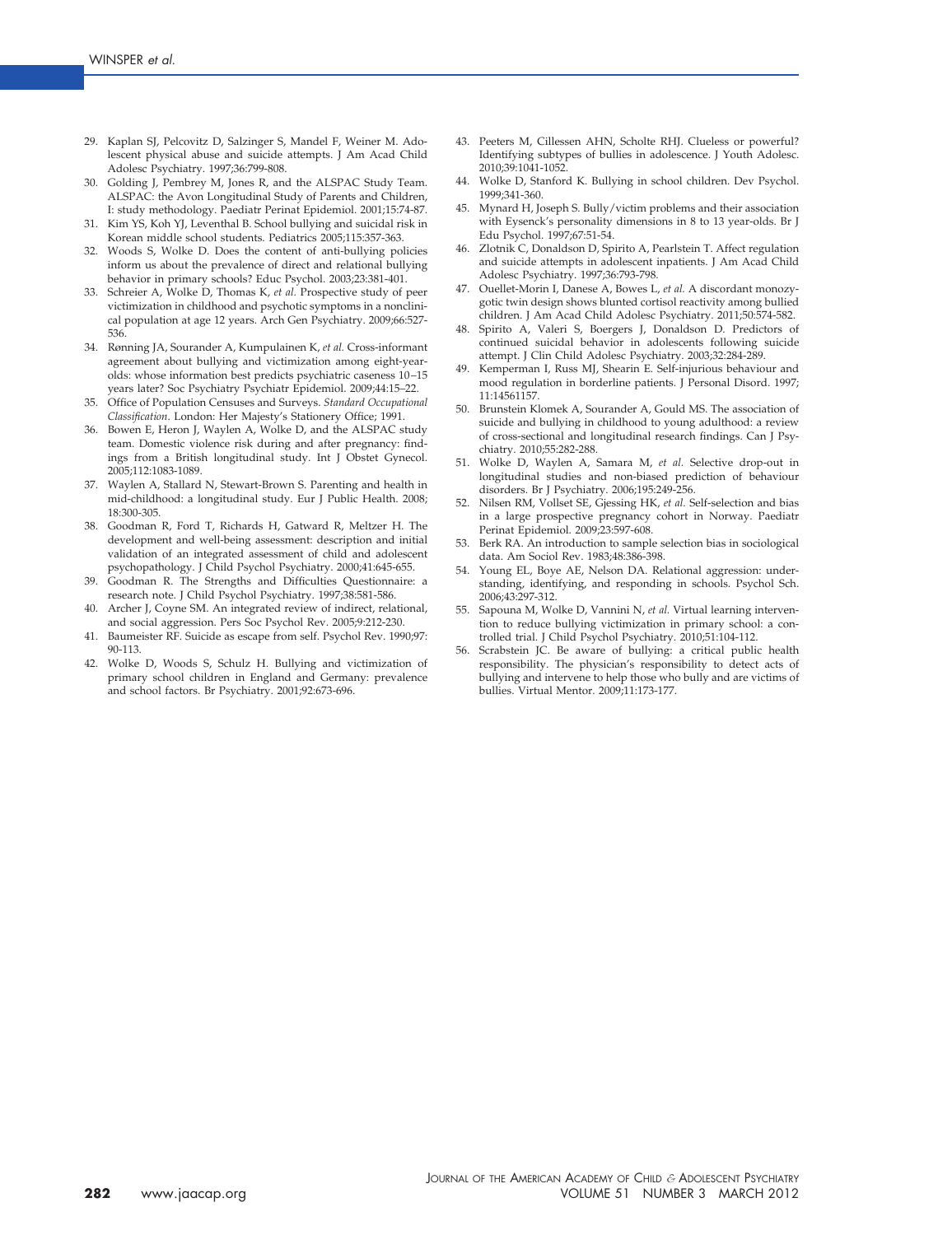## **TABLE S1** Association of Sociodemographic Variables With Potential Confounders

| Socio-Demographic Factors                     | Abuse <sup>a</sup>  | Domestic Violence <sup>a</sup> | Conduct Disorder Scoreb         | <b>Negative Emotionality Score</b> b |
|-----------------------------------------------|---------------------|--------------------------------|---------------------------------|--------------------------------------|
|                                               | Odds Ratio (95% CI) | Odds Ratio (95% CI)            | Mean (SD)                       | Mean (SD)                            |
| Social class (nonmanual vs. manual)           | $0.89(0.78-0.98)$   | $1.29(1.14-1.46)$              | $1.32$ (0.96) vs. 1.46 (1.0)    | 1.50 (1.36) vs. 1.49 (1.27)          |
| Ethnic background (white vs. ethnic minority) | $1.45(1.15-1.84)$   | $1.92(1.59-2.31)$              | $1.42$ (1.00) vs. 1.56 (1.10)   | $1.51$ (1.32) vs. 1.52 (1.25)        |
| Home ownership (own vs. rent)                 | $1.30(1.15-1.47)$   | $1.94(1.77-2.14)$              | $1.38$ (0.97) vs. 1.66 (1.10)   | 1.49 (1.30) vs. 1.65 (1.38)          |
| Maternal education (lower vs. higher)         | $1.40(1.23-1.59)$   | $0.91$ (0.83-1.00)             | 1.60 $(1.09)$ vs. 1.38 $(0.97)$ | 1.59 (1.38) vs. 1.49 (1.29)          |
| Family Adversity Index (none vs. adversity)   | $1.51(1.35-1.69)$   | $3.26(2.95-3.60)$              | 1.28 (0.92) vs. 1.56 (1.05)     | 1.36 $(1.21)$ vs. 1.66 $(1.38)$      |
| Marital status (single vs. married)           | $0.83(0.73-0.94)$   | $0.44(0.40-0.49)$              | $1.62$ (1.06) vs. 1.39 (0.98)   | 1.58 (1.36) vs. 1.50 (1.30)          |

*Note: Data in boldface type indicate significant values at* <sup>p</sup> *.05.*

*aLogistic regression, with 95% confidence intervals (CI) in parentheses.*

<span id="page-12-0"></span>*bt Test.*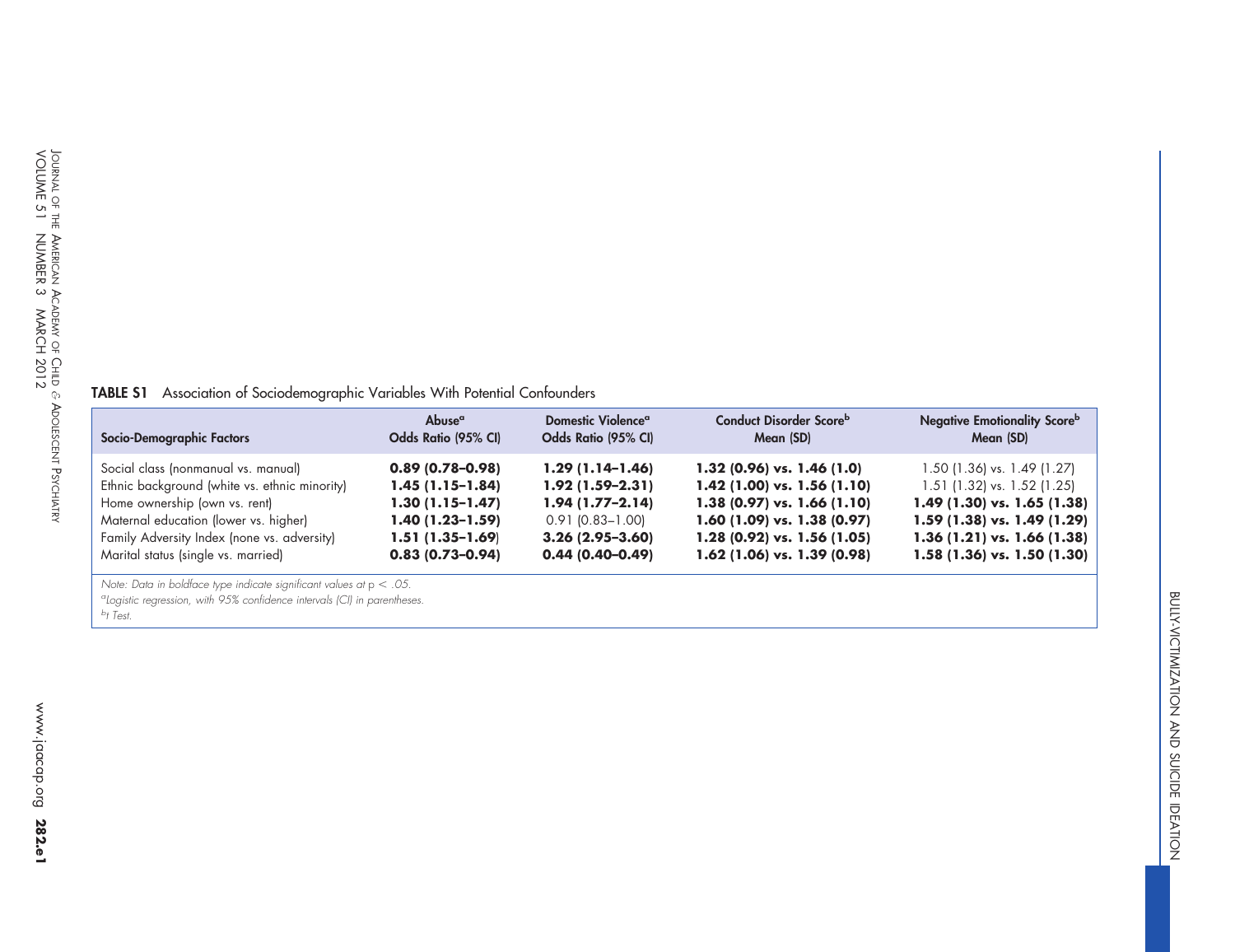| Socio-Demographic Factors                                                                                                                                                                                                                         | Parenting Mild <sup>a</sup><br><b>Odds Ratio (CI)</b>                                                                                  | <b>Parenting Severe<sup>a</sup></b><br><b>Odds Ratio (CI)</b>                                                                           |
|---------------------------------------------------------------------------------------------------------------------------------------------------------------------------------------------------------------------------------------------------|----------------------------------------------------------------------------------------------------------------------------------------|-----------------------------------------------------------------------------------------------------------------------------------------|
| Social class (nonmanual vs. manual)<br>Ethnic background (white vs. ethnic minority)<br>Home ownership (own vs. rent)<br>Maternal education (lower vs. higher)<br>Family Adversity Index (O vs. adversity)<br>Marital status (single vs. married) | $1.23(1.14-1.35)$<br>$0.94$ $(0.76 - 1.16)$<br>$1.19(1.07-1.31)$<br>$0.91$ $(0.83 - 1.00)$<br>$1.17(1.08-1.27)$<br>$0.87(0.79 - 0.97)$ | $1.08$ (0.94–1.25)<br>$1.33$ $(0.97 - 1.83)$<br>$1.24(1.05-1.47)$<br>$0.94$ $(0.80 - 1.10)$<br>$1.63(1.41-1.89)$<br>$0.77(0.65 - 0.91)$ |
| Note: Data in boldface type indicate significant values at $p < .05$ .<br><sup>a</sup> Logistic regressions with 95% confidence interval (CI) in parentheses.                                                                                     |                                                                                                                                        |                                                                                                                                         |

<span id="page-13-0"></span>

|  | TABLE S2 Association of Sociodemographic Variables With Maladaptive Parenting |  |  |
|--|-------------------------------------------------------------------------------|--|--|
|  |                                                                               |  |  |